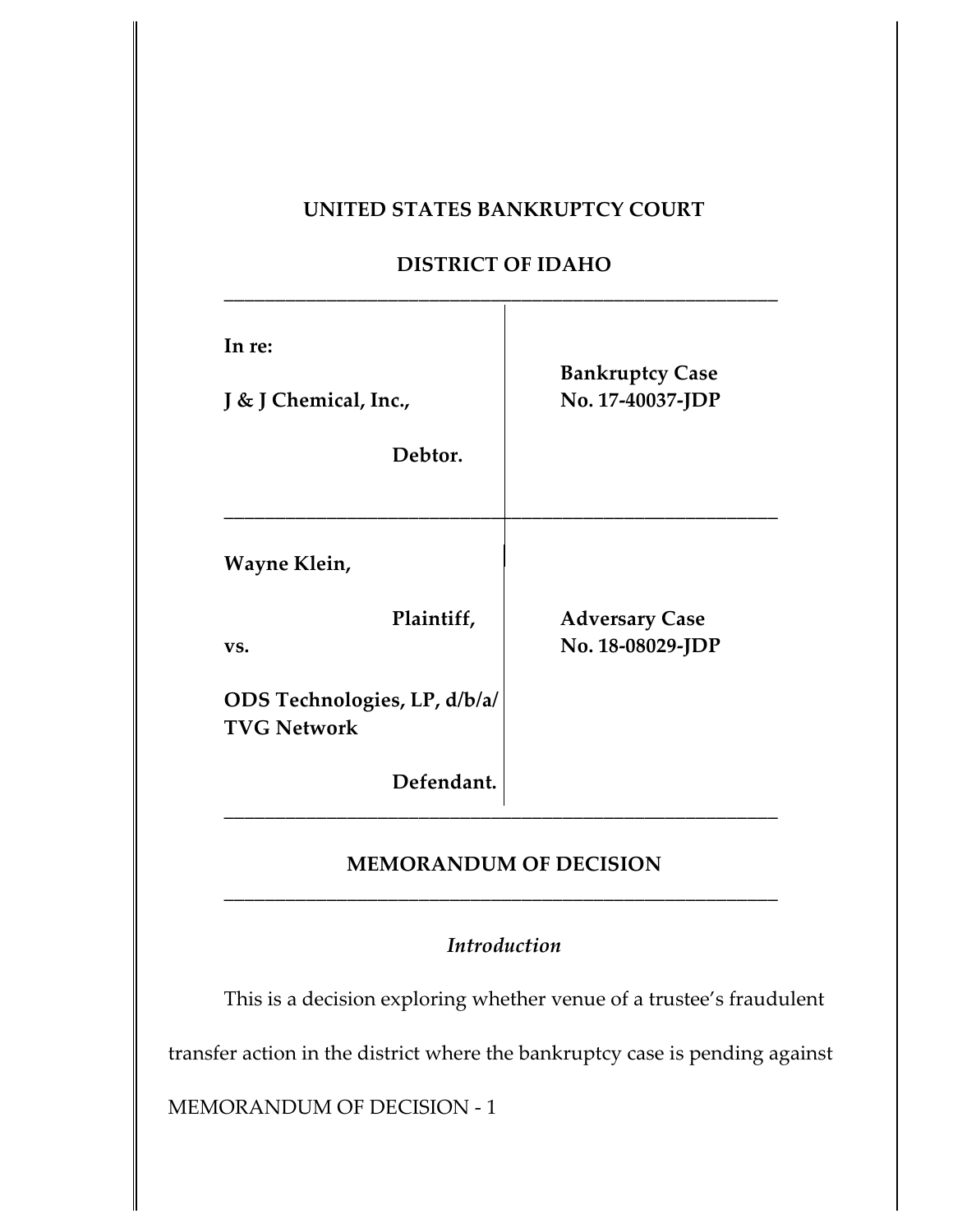an out-of-district defendant is proper. While the amounts in controversy in this contest are modest, the legal issue is a knotty one, dividing the courts that have considered it, and requiring this lengthy decision. After reflection, the Court's solution to this venue contest is by no means a novel one: the Court will apply what it perceives to be the plain meaning of the venue statute as enacted by Congress.

## *Facts*<sup>1</sup>  *and Procedural Status*

J & J Chemical, Inc. ("Debtor"), is an Idaho corporation doing

business supplying janitorial supplies to its Idaho customers. On January

19, 2017, Debtor commenced a Chapter  $11^2$  case in this District.<sup>3</sup> Bk. Dkt.

No. 1. On June 21, 2017, the Court granted the United States Trustee's

 $2$  Unless otherwise indicated, all chapter and section references are to the Bankruptcy Code, 11 U.S.C. §§ 101–1532, all Rule references are to the Federal Rules of Bankruptcy Procedure, Rules 1001–9037, and all Civil Rule references are to the Federal Rules of Civil Procedure, Rules 1–86.

3 *In re J & J Chemical, Inc.*, No. 17-40037-JDP (Bankr. D. Idaho) (docket citations designated as "Bk. Dkt.").

 $1$  In this context, the operative facts are those alleged in Plaintiff's complaint, Dkt. No. 1, as well as those offered by Defendant in the affidavit of Defendant's representative submitted in support of its motion to dismiss. Dkt. No. 7-2.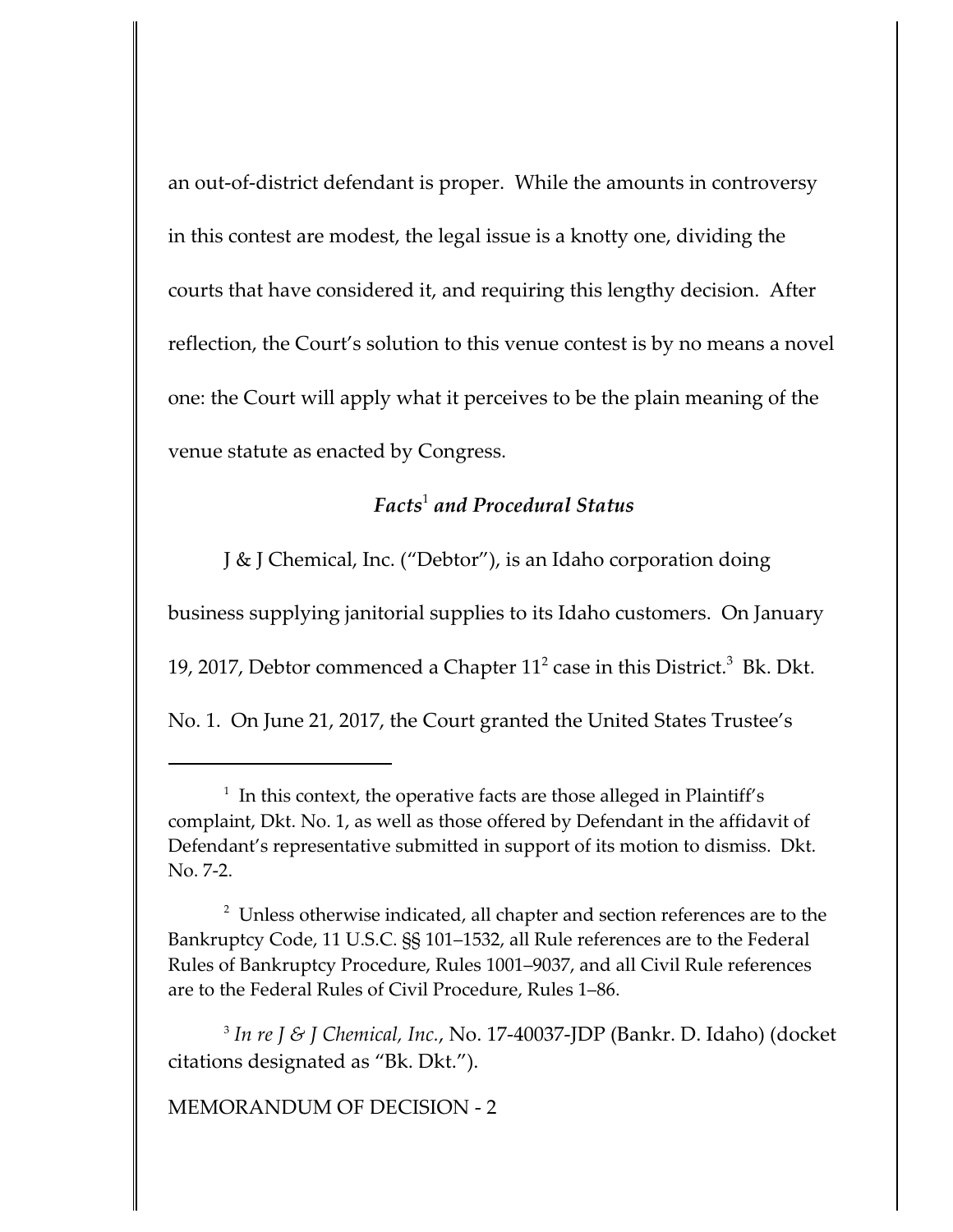motion to appoint R. Wayne Klein ("Plaintiff") to serve as the Chapter 11 Trustee in the case. Bk. Dkt. No. 90. On November 15, 2017, Plaintiff filed a Chapter 11 Plan of Reorganization, Dkt. No. 143, which was confirmed by this Court on February 26, 2018. Dkt. No. 178. That Plan named Plaintiff as the plan administrator and granted him the authority to pursue avoidance actions such as this one. Dkt. No. 143 at 10.

ODS Technologies, LP ("Defendant") is a Delaware limited partnership that operates an online horse race wagering service. Dkt. 1 at ¶¶ 2, 9. Defendant's corporate headquarters, and principal place of business is in Los Angeles. Dkt. No. 7-2 at 2. On May 2, 2011, Idaho's Secretary of State granted Defendant authority to conduct business in Idaho under the name "TVG Network." Dkt. 1 at ¶ 2; *see* Idaho Code §§ 53-2-101 *et seq.* (repealed 2015).<sup>4</sup>

Between April 2013 and May 2016, Debtor's president and sole owner, Jonathan Peirsol ("Peirsol"), on fifty-nine separate occasions,

<sup>4</sup> The current version of this statute is found at Idaho Code §§ 30-24-101 *et seq.*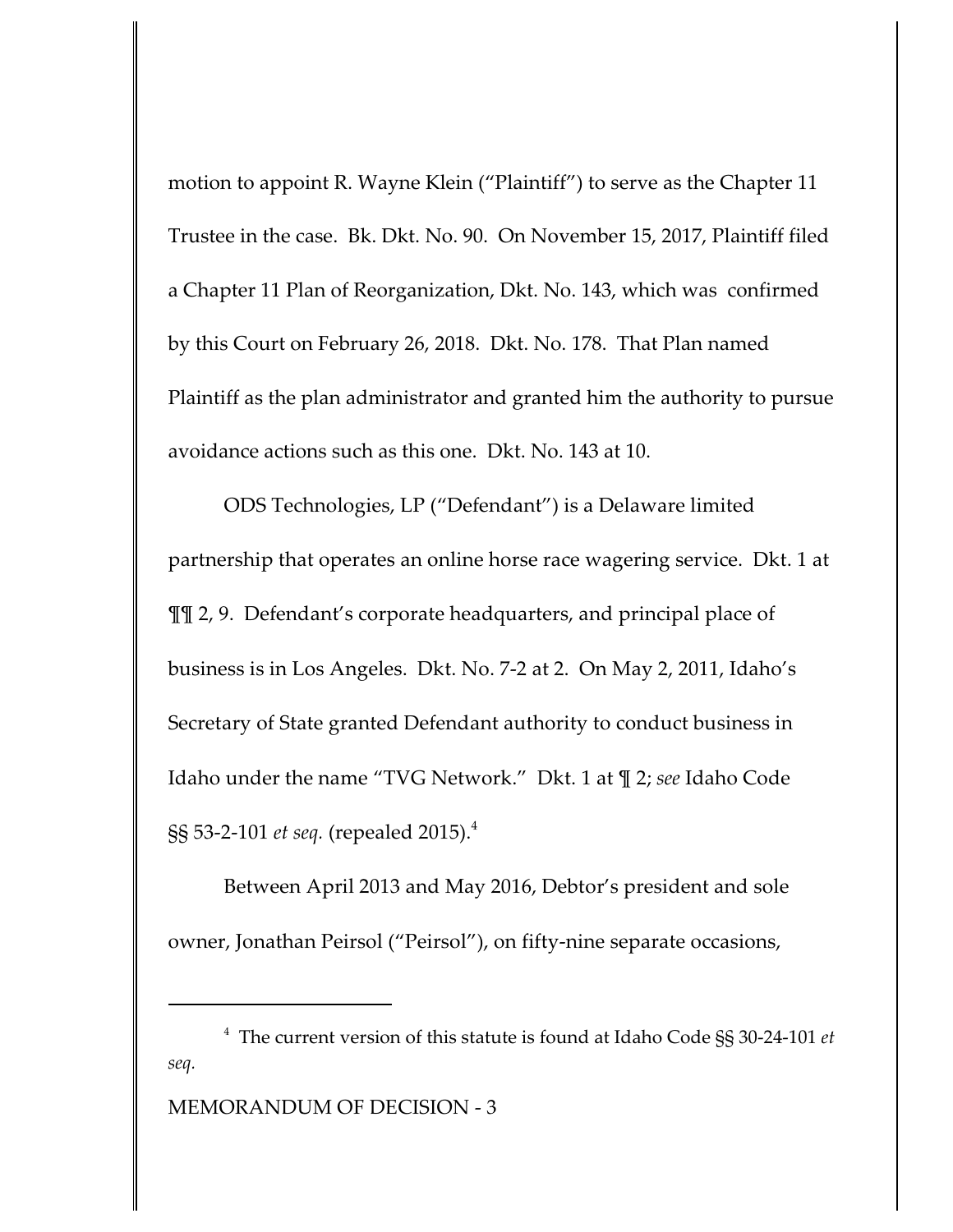transferred funds to Defendant from Debtor's Idaho bank account to Defendant to place bets on horse races. Dkt. 1 at ¶¶ 6–8. All told, Debtor transferred \$5,200 in the two years, and \$11,100 in the four years, prior to the filing of Debtor's bankruptcy petition. *Id.* at ¶¶ 8, 11. On August 9, 2018, Plaintiff commenced this adversary proceeding against Defendant seeking to avoid these alleged fraudulent transfers of cash made by Debtor to Defendant between April 2013 and May 2016, and to recover the value of those transfers for the benefit of the bankruptcy estate. Dkt No. 1 at 8.

On October 4, 2018, Defendant filed a motion to dismiss Plaintiff's complaint for improper venue under Civil Rule 12(b)(3).<sup>5</sup> Dkt. No. 7. On October 18, 2018, Plaintiff objected to the motion to dismiss. Dkt. No. 11. Defendant replied to the objection on November 6, 2018. Dkt. No. 13. The parties offered oral arguments at a hearing on November 13, 2018, and the Court took the issues raised by the motion to dismiss under advisement.

 $^5$  Civil Rule 12(b)(3) is made applicable to bankruptcy adversary proceedings by Rule 7012.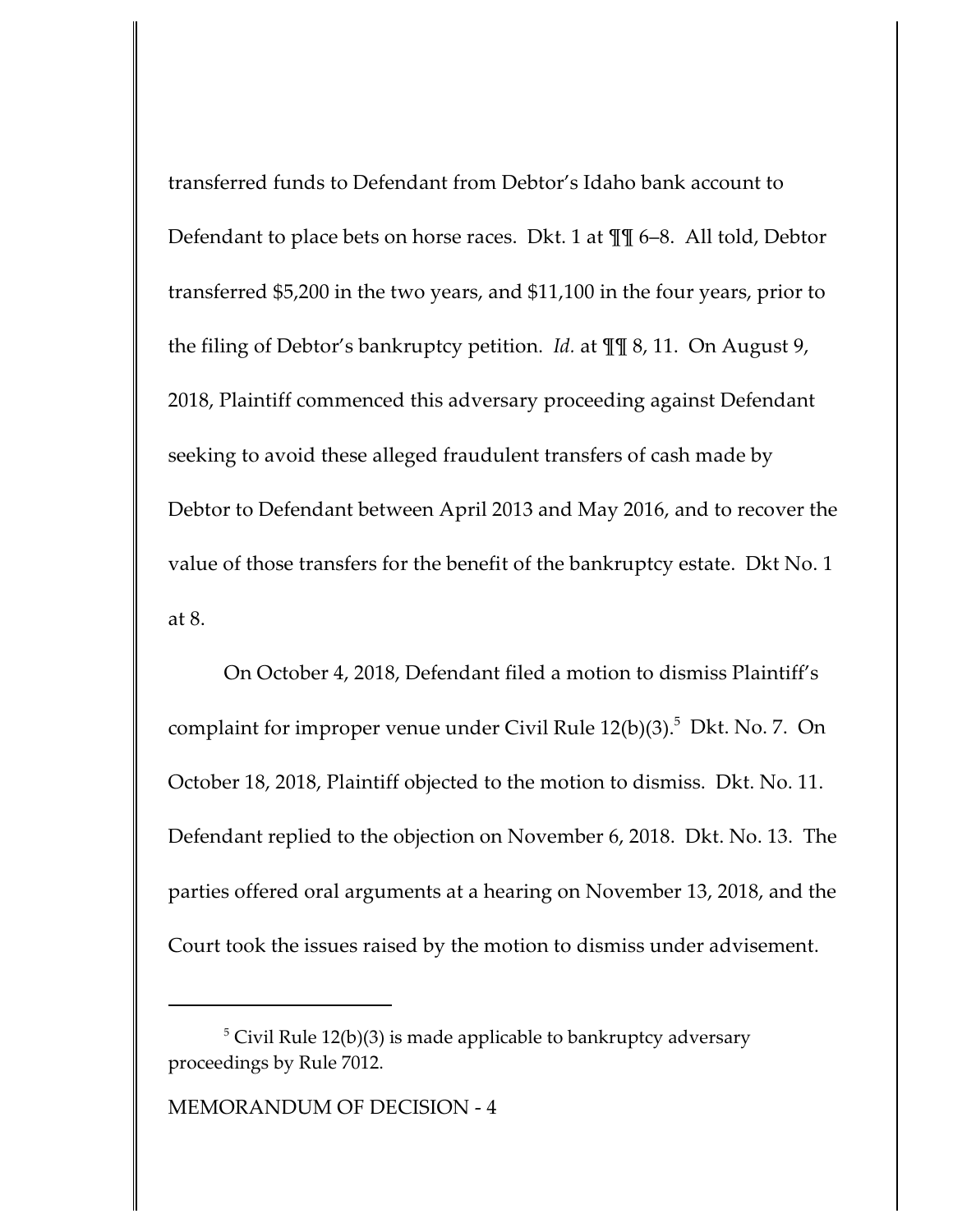Dkt. No. 21. 6

This Memorandum disposes of the motion. Rules 7052; 9014.

#### *Arguments*

In his complaint, Plaintiff seeks to avoid the transfers of Debtor's funds to Defendant, and to recover them for distribution to the creditors in this bankruptcy case. Plaintiff alleges Debtor was insolvent at the time of each of the transfers and that Debtor, as compared to Peirsol, received less than reasonably equivalent value in exchange for the funds transferred. Dkt. 1 at ¶¶ 12, 13, 17, 18. In Count I, Plaintiff seeks to avoid the \$5,200 in transfers made to Defendant in the two years prior to the petition filing under § 548(a). *Id.* at ¶¶ 8–14. In Count II, Plaintiff invokes § 544(b) and Idaho Code §§ 55-913(1)(b) and 55-914 to avoid the \$11,100 transferred to Defendant during the four years prior to filing. *Id.* at ¶¶ 15–21. Under both Counts, Plaintiff also seeks to recover the transfers

 $^6$  At the hearing, the parties agreed that the Court has jurisdiction over this action under  $28$  U.S.C.  $SS$  157(b)(1) and 1334(b), and that it is a "core proceeding" for purposes of 28 U.S.C.  $\S 157(b)(2)(A)$ , (H), and (O); they also expressly consented to the Court's entry of a final order disposing of the motion to dismiss.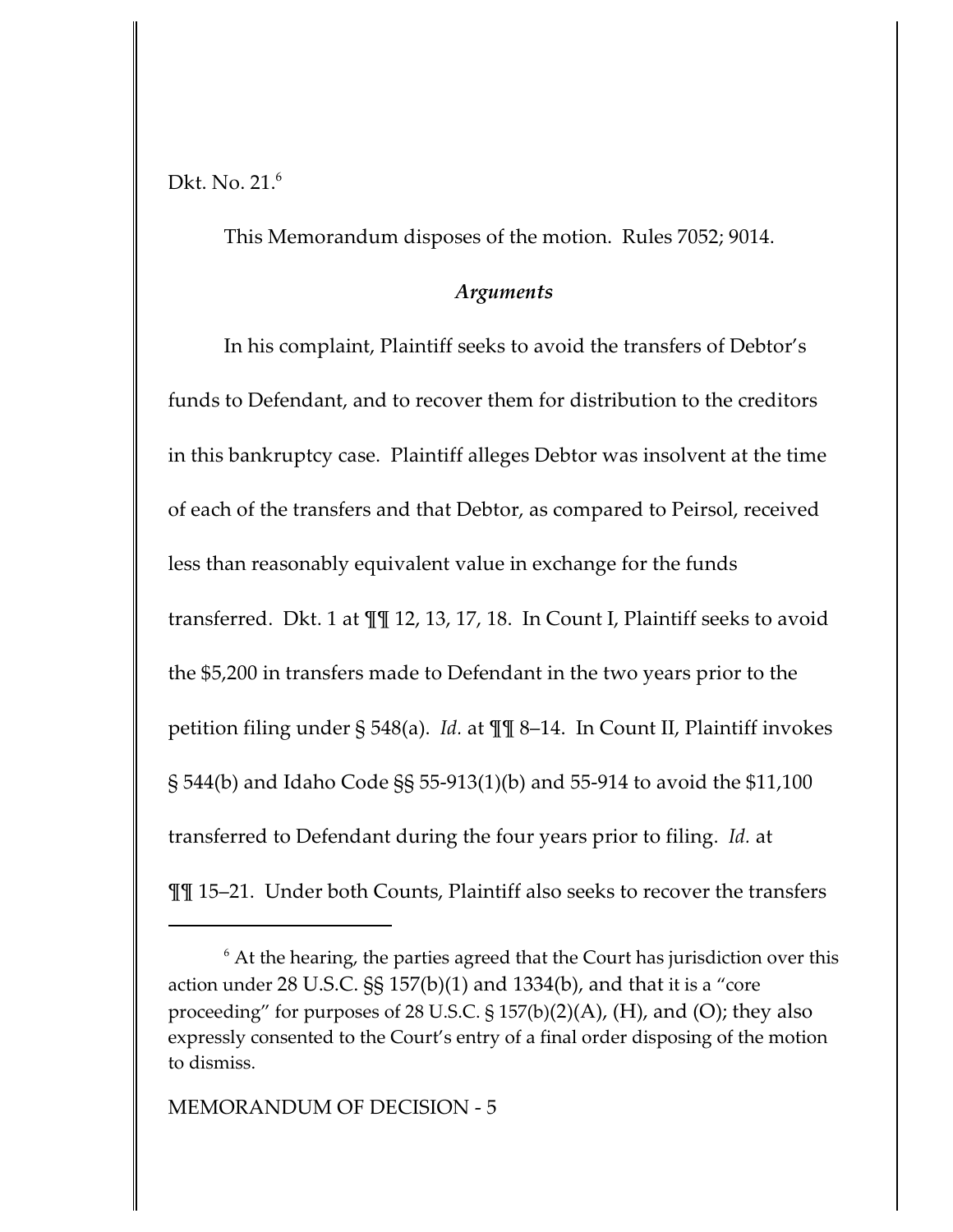from Defendant as an initial transferee under § 550(a)(1). *Id.* at ¶ 22.

Plaintiff alleges that venue of this adversary proceeding in the District of

Idaho is proper under 28 U.S.C. §§ 1408 and 1409. *Id.* at ¶¶ 3–5.

Defendant's motion to dismiss under Civil Rule 12(b)(3) argues that

the District of Idaho is an improper venue for this action under 28 U.S.C.

§ 1409(b). In relevant part, the venue statute provides:

(a) Except as otherwise provided in subsections (b) and (d), a proceeding arising under title 11 or arising in or related to a case under title 11 may be commenced in the district court in which such case is pending.

(b) Except as provided in subsection (d) of this section, a trustee in a case under title 11 may commence a proceeding arising in or related to such a case to recover a money judgment of or property worth less than \$1,300 or a consumer debt of less than \$19,250, or a debt (excluding a consumer debt) against a noninsider of less than \$12,850, only in the district court for the district in which the defendant resides.

Defendant contends that since Plaintiff seeks to recover less than \$12,850,

this adversary proceeding must be prosecuted in the Central District of

California, the district where the Defendant "resides." Dkt. No. 7-1 at 3.

Plaintiff challenges Defendant's position for three reasons. Dkt. No.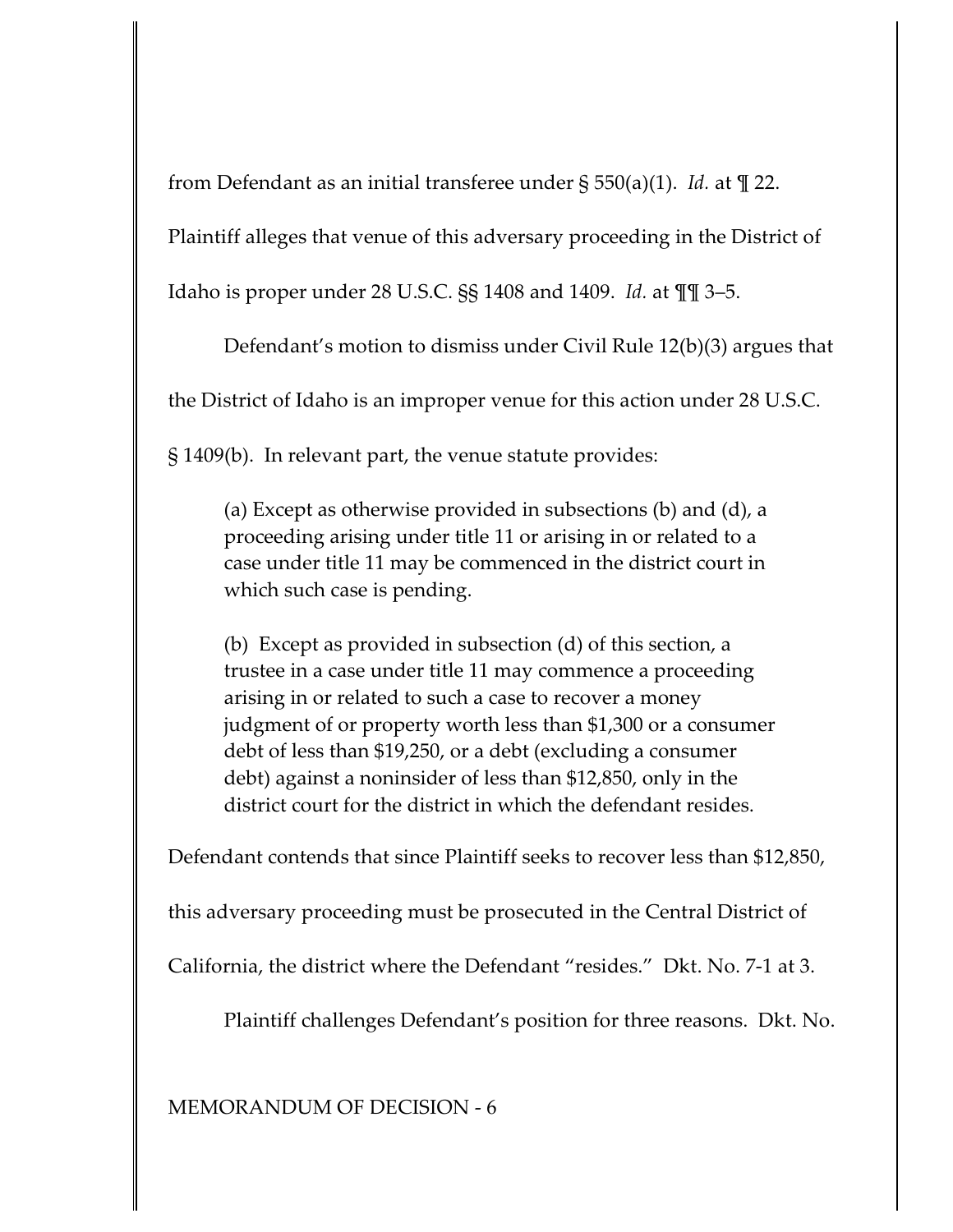11. First, Plaintiff contends that 28 U.S.C. § 1409(a), not (b) controls, because this action "arises under" title 11, whereas 28 U.S.C. § 1409(b) requires venue in a defendant's home district only for actions "arising in" or "related to" Title 11. *Id.* at 2–7.

Second, even if the Court concludes that 28 U.S.C. § 1409(b) applies, Plaintiff insists its requirements are met. He alleges that this action is a proceeding to recover a money judgment or property worth more than \$1,300, and it is not a proceeding to "recover a debt," so the \$12,850 threshold in the venue statute for such proceedings does not apply to Plaintiff's claim. *Id.* at 7–8.

Finally, Plaintiff argues that even if the Court decides that the \$12,850 threshold for actions to recover a debt does apply to his claims against Defendant, venue is still proper in this District because the Defendant is a "resident" of Idaho under the definition found in another federal venue statute, 28 U.S.C. § 1391. *Id.*

In reply, Defendant addressed each of Plaintiff's objections to dismissal. Dkt. No. 13. As to Plaintiff's first argument, Defendant MEMORANDUM OF DECISION - 7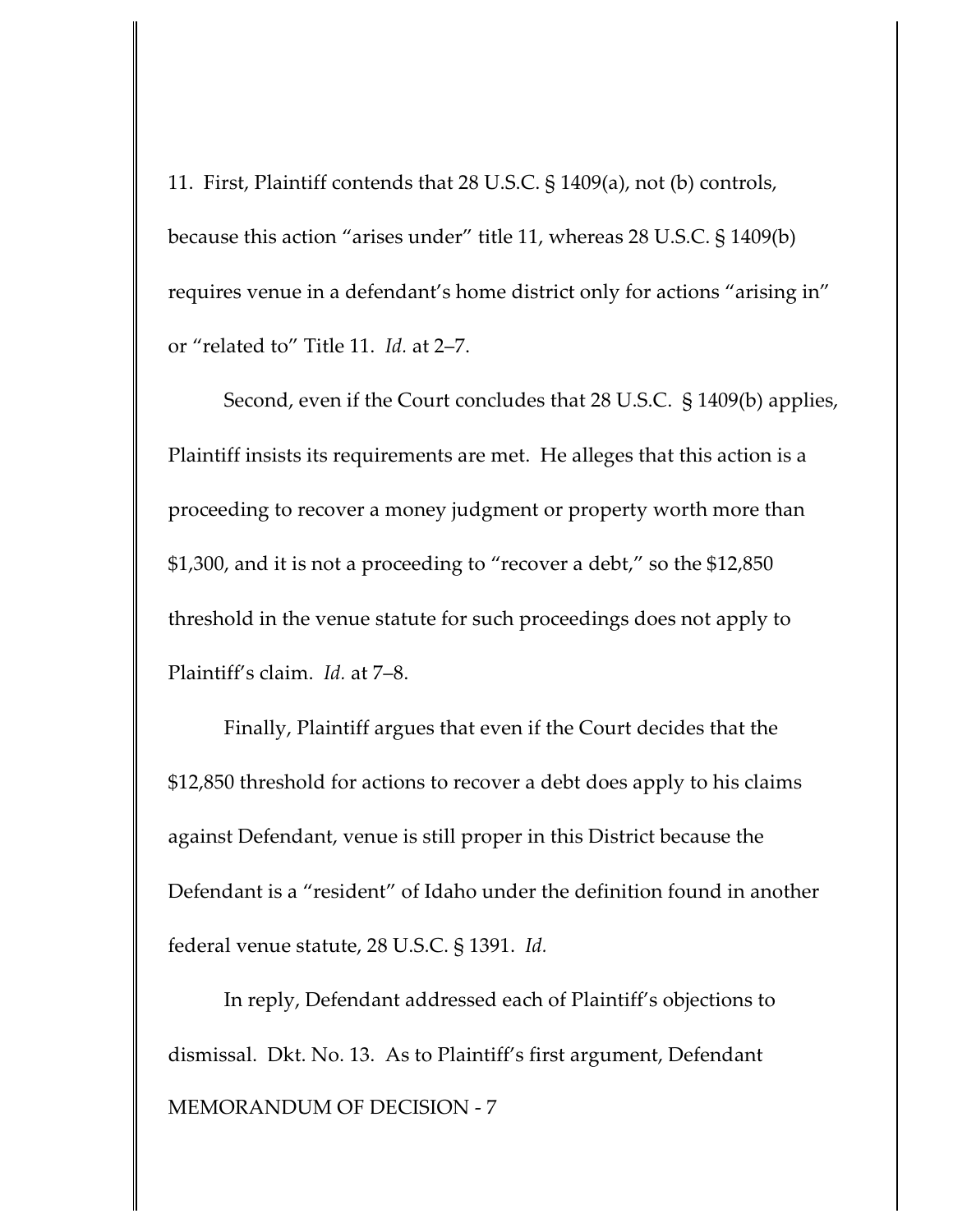acknowledges that the words "arising under" do not appear in 28 U.S.C. § 1409(b), but, it posits, this was an inadvertent omission by Congress in drafting the statute, and Congress did indeed intend actions "arising under" title 11 be subject to the same limits on venue as those "arising in" and "related to" title 11. *Id.* at 3–5. As to Plaintiff's second point, Defendant contends this avoidance action seeks to "recover a debt," and thus Plaintiff's claim of \$11,100 claim does not satisfy the \$12,850 threshold in 28 U.S.C. § 1409(b) to allow for venue here. *Id.* at 6–7. Finally, Defendant argues Plaintiff's third objection fails because Defendant "resides" in the Central District of California, not the District of Idaho. *Id.* at 7–9.

### *Analysis and Disposition*

Put simply, the Court agrees with Plaintiff's positions in this contest in all respects. Thus, venue of this action is proper in this District, and Defendant's motion to dismiss will be denied. Here's why.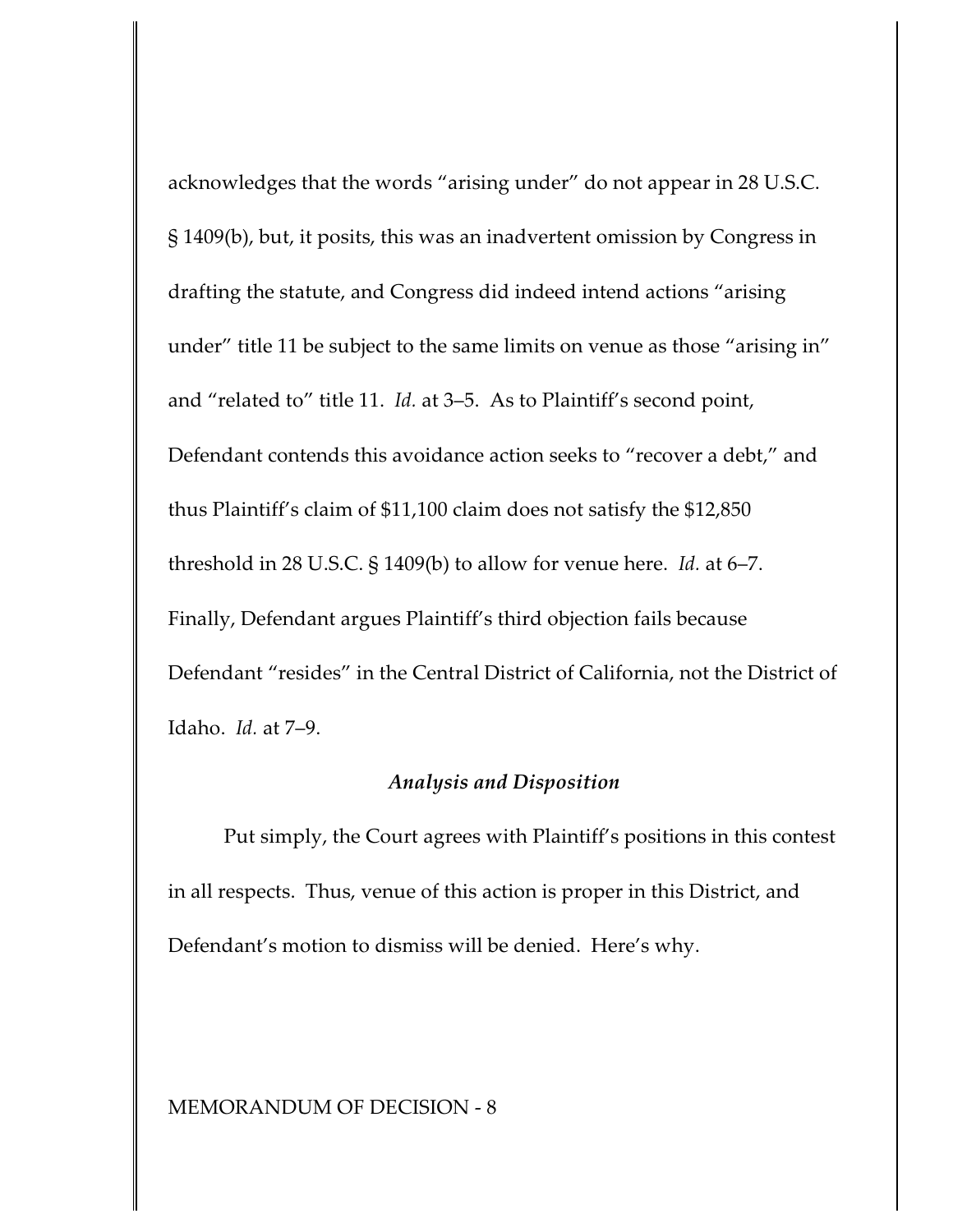### **A. Venue for Bankruptcy Proceedings Under 28 U.S.C. § 1409**

*1. The Venue Statute*

Plaintiff must establish that venue of this action in this District is appropriate. *Ingalls v. Mobile Corral, Inc.*, No. CV04-295-N-EJL, 2005 WL 2333827, at \*1 (Bankr. D. Idaho Sept. 21, 2005) (instructing that "[o]nce challenged, the plaintiff bears the burden of proving both venue and personal jurisdiction are proper."); *see also Piedmont Label Co. v. Sun Garden Packing Co.*, 598 F.2d 491, 496 (9th Cir. 1997) (holding that plaintiff has burden of establishing venue in federal antitrust cases).

The general rule for venue in bankruptcy proceedings is supplied by 28 U.S.C. § 1409(a): except as provided in subsections (b), an adversary proceeding asserting claims arising under title 11, or arising in or related to a case under title 11, may be commenced in the district in which the subject bankruptcy case is pending. In other words, subsection (a) applies to three discrete types of bankruptcy proceedings: those (1) "arising under"; (2) "arising in"; or (3) "related to."

But the general rule for venue of bankruptcy proceedings is subject MEMORANDUM OF DECISION - 9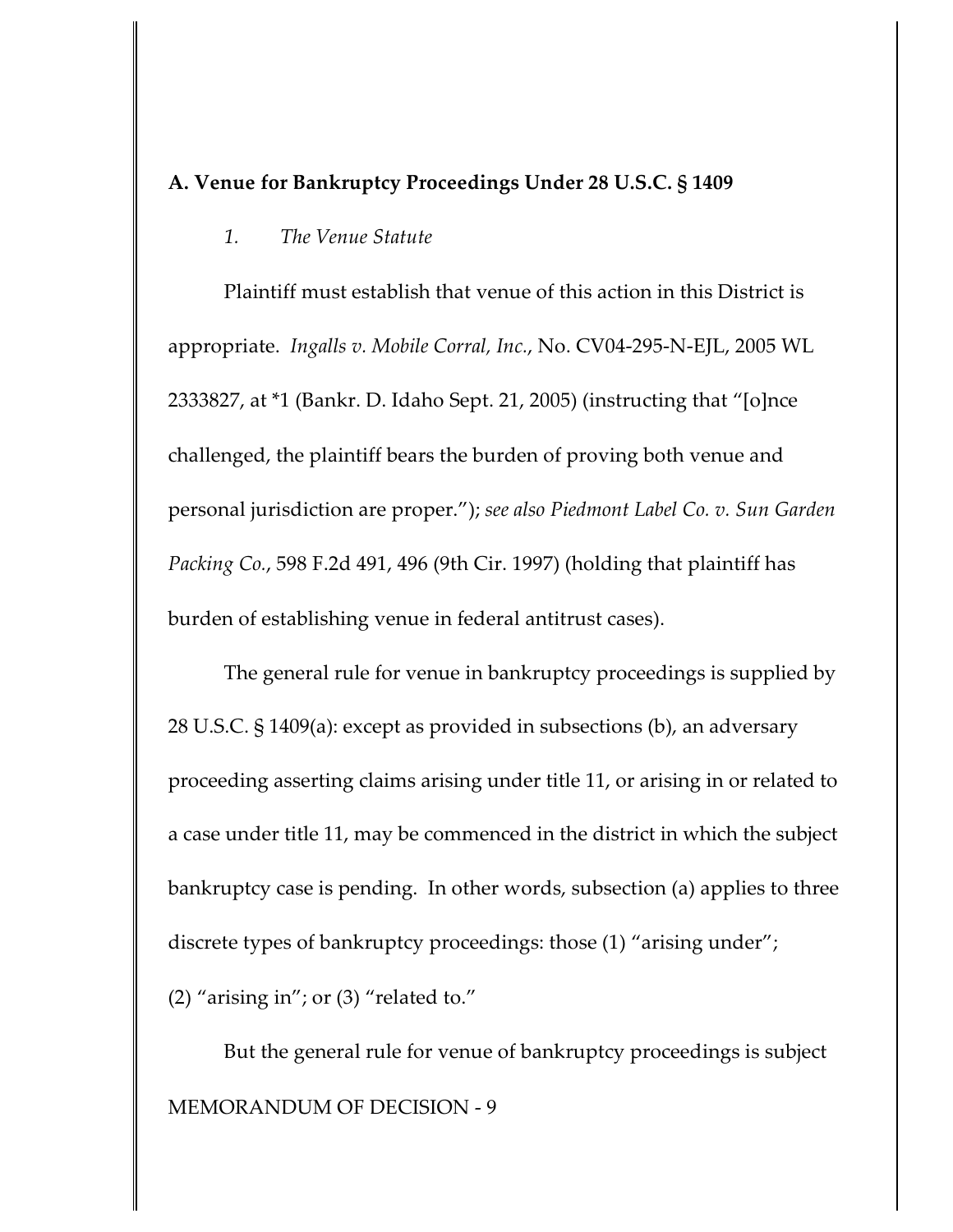to important exceptions which are at issue here. Under 28 U.S.C. § 1409(b), an action must be pursued in the district where the defendant resides if it is one "arising in" or "related to" title 11, *and* is either one to recover a money judgment or property worth less than \$1,300, *or* if it seeks to recover a non-consumer debt against non-insider less than  $$12,\!850.^7$ But while subsection (b) protects defendants from remote actions for cases "arising in" or "related to" title 11, unlike subsection (a), it makes no mention of cases "arising under" title 11. In other words, though subsection (b) makes it clear enough that Congress intended to create special venue protections to prevent remote defendants from defending "small" trustee claims against them in foreign fora for certain actions, it is less clear exactly which kinds of lawsuits Congress intended to include within the sweep of the 28 U.S.C.  $\S$  1409(b). $^8$ 

 $^7$  Section 1409(b) also applies to actions to recover "consumer debts" of less than \$19,250, but Defendant has not argued that Plaintiff's claims fall into this category.

<sup>&</sup>lt;sup>8</sup> The scope of subsection (b) is subject to one further condition: it applies only to actions prosecuted by a "trustee." Is Plaintiff a "trustee" for the purposes of 28 U.S.C. § 1409(b)? Neither party addresses this potential issue in their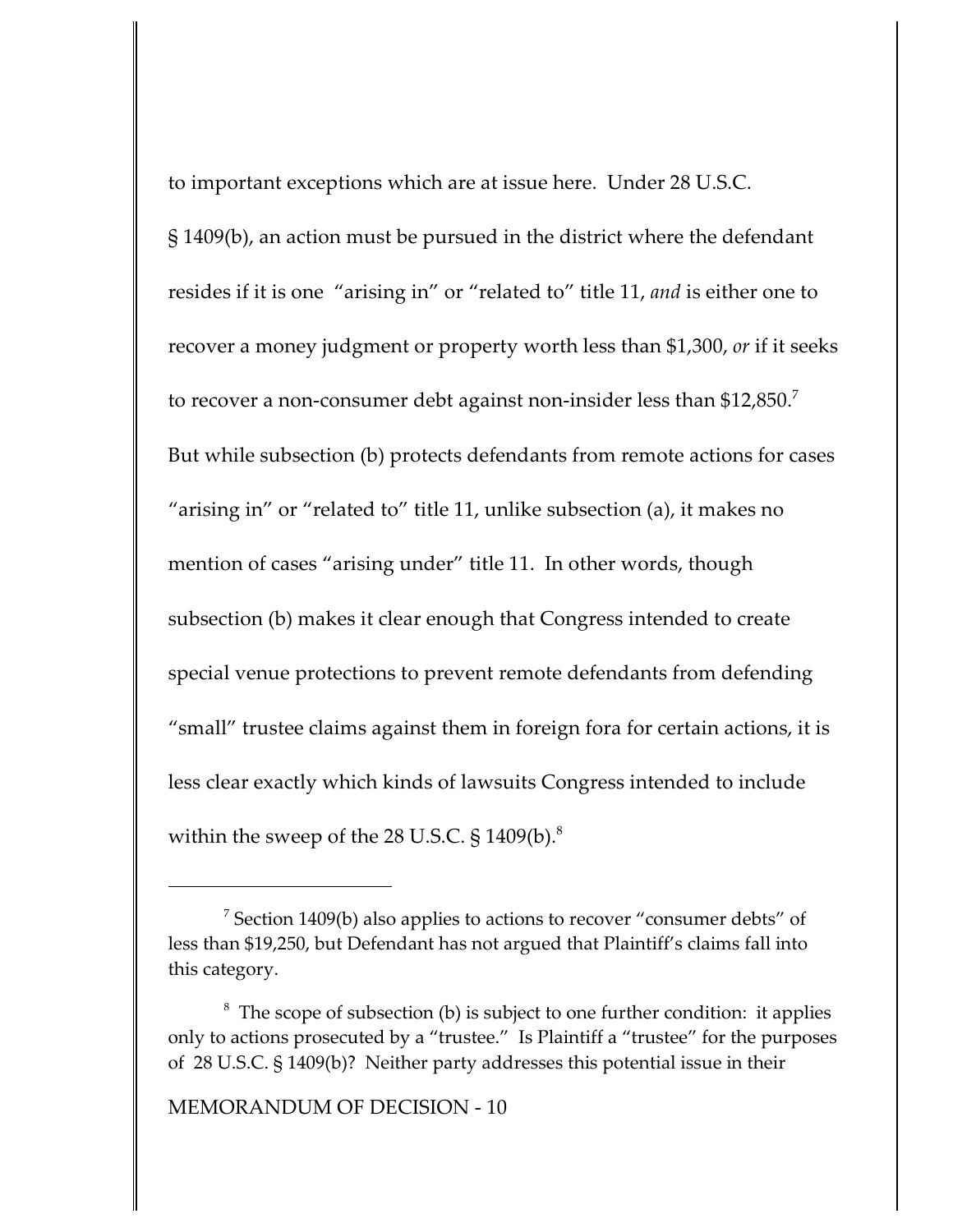#### *2. The Case Law*

The Bankruptcy Appellate Panel for the Ninth Circuit has succinctly summarized the issue before this Court:

submissions.

Plaintiff is the "plan administrator" under a confirmed Chapter 11 plan which authorizes him to pursue avoidance claims for the benefit of Debtor's creditors. This approach is sanctioned by § 1123(b)(3) which allows a plan to provide for "the retention and enforcement by the debtor, by the trustee, or by a representative of the estate appointed for such purpose, of [avoidance claims]." The Ninth Circuit has held that "'it is a well-settled principle that avoidance powers may be assigned to someone other than the debtor or trustee pursuant to a plan of reorganization' under 11 U.S.C. § 1123(b)(3)(B)." *Duckor Spradling & Metzger v. Baum Trust (In re P.R.T.C., Inc.)*, 177 F.3d 774, 780–81 (9th Cir. 1999) (quoting *Winston & Strawn v. Kelly (In re Churchfield Mgmt. & Inv. Corp.*), 122 B.R. 76, 81 (Bankr. N.D. Ill. 1990)). "In order for a 'representative of the estate' to pursue a 'claim or interest' they must prove (1) they have been appointed for such a purpose, and (2) they represent the estate." *In re Simplot*, #06-00002-TLM, 2007 WL 2479664, at \*17 (Bankr. D. Idaho Aug. 28, 2007) (citing *In re Prof'l Inv. Props.*, 955 F.2d 623, 626 (9th Cir. 1992)). "The first element can be proved by Court approval of a plan that makes an express provision for such a representative. The latter determination is made on a case-by-case basis, the crucial inquiry being whether recovery by the appointed party would benefit the debtor's estate and its unsecured creditors." *Id.* (citing *In re Sweetwater*, 884 F.2d 1323, 1327 (10th Cir. 1989)).

While Plaintiff is not a case trustee, given his status and duties under the confirmed plan, Plaintiff seemingly qualifies as a "trustee-like" representative. Perhaps because of this, neither party has relied upon Plaintiff's technical, nontrustee status to navigate the venue limits in 28 U.S.C. § 1409(b). Since the parties have not embraced this issue, the Court therefore expresses no opinion on whether a chapter 11 plan administrator is subject to the 28 U.S.C. § 1409(b) venue limits.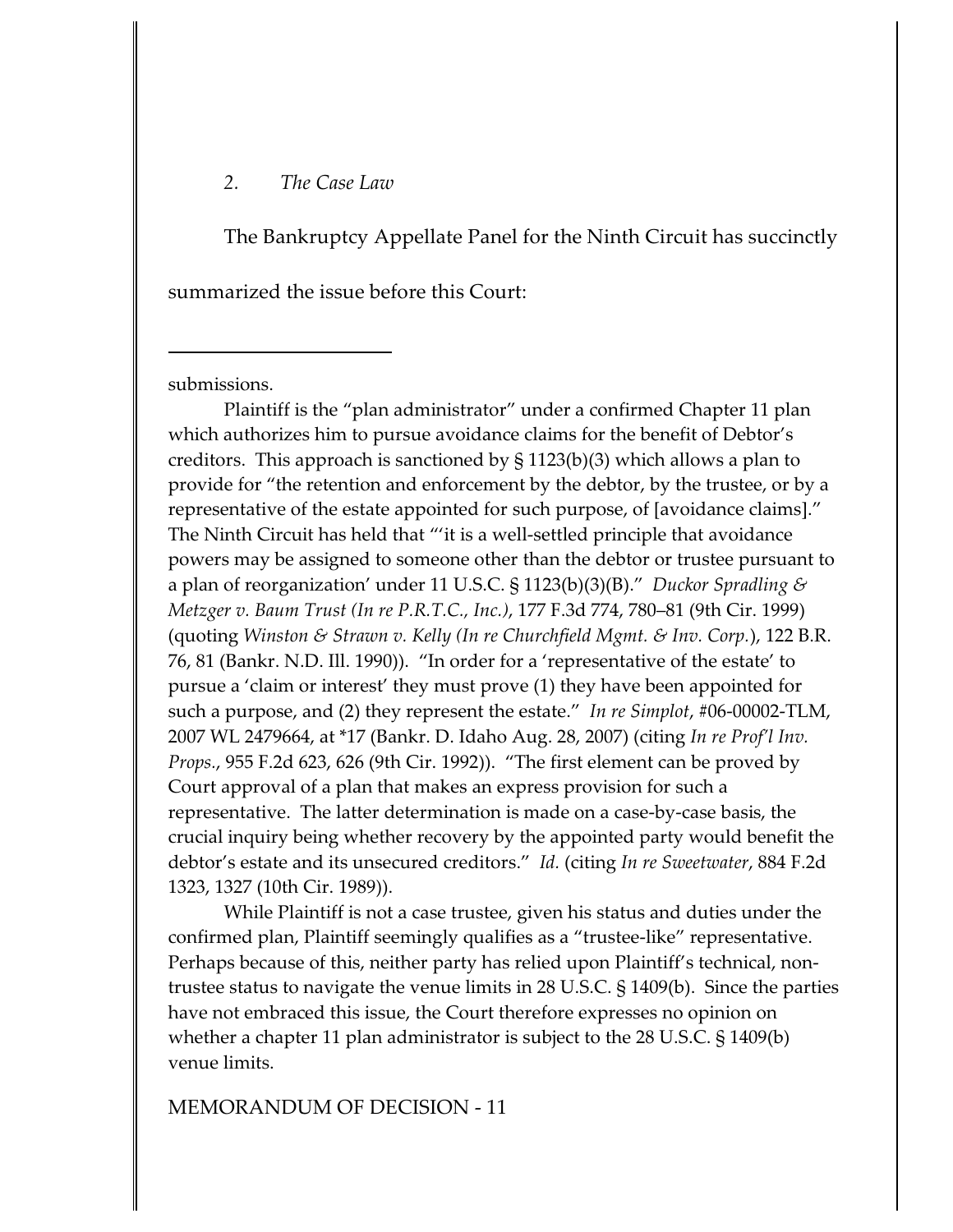The question is whether the omission [of "arising under" from § 1409(b)] allows the broad meaning of "arising in" to encompass cases arising *under* title 11 in § 1409(b), or whether the omission was intended to impart to each of the terms a discrete technical meaning, so that the omission of "arising under" from the exception to the general rule was intended to create a particular legal effect: an exception to the exception thereby restoring home court advantage to the trustee for the undersize preference claim.

*Muskin, Inc. v. Strippit Inc. (In re Little Lake Indus., Inc.)*, 158 B.R. 478, 481 (9th Cir. BAP 1993).

 In resolving this issue, a plain language interpretation of 28 U.S.C. § 1409(b) has led many courts to conclude that it applies only to claims "arising in" and "related to" under title 11, but not to those "arising under" title 11, such as avoidance and preference actions. *See Redmond v. Gulf City Body & Trailer Works, Inc. (In re Sunbridge Capital, Inc.)*, 454 B.R. 155 (Bankr. D. Kan. 2011); *Schwab v. Peddinghaus Corp. (In re Excel Storage Prods, L.P.*, 458 B.R. 175 (Bankr. D. Pa. 2011); *Straffi v. Gilco World Wide Mkts. (In re Bamboo Abbott, Inc.)*, 458 B.R. 701 (Bankr. D.N.J. 2011); *Moyer v. Bank of Am. (In re Rosenberger)*, 400 B.R. 569 (Bankr. W.D. Mich. 2008); *Ehrlich v. Am. Express Travel Related Servs. Co. (In re Guilmette)*, 202 B.R. 9 MEMORANDUM OF DECISION - 12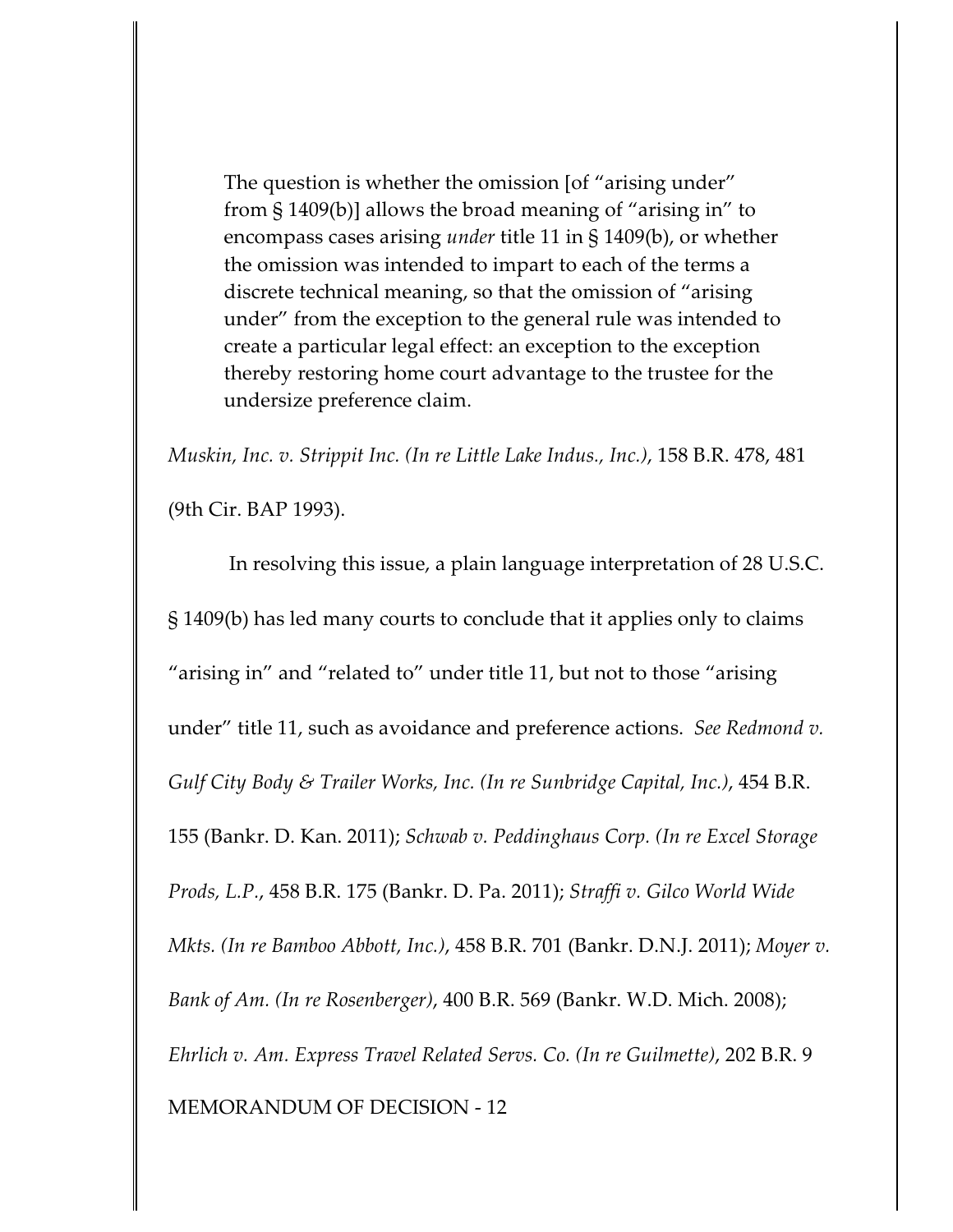(Bankr. N.D.N.Y. 1996); *Van Huffel Tube Corp. v. A & G Indus. (In re Van Huffel Tube Corp.)*, 71 B.R. 155 (N.D. Ohio 1987). Other courts, including the BAP, disagree, concluding that Congress unintentionally omitted "arising under" from subsection (b), and its actual intent was to create exceptions for cases "arising under" title 11 as well as those cases "arising in" or "related to" cases under title 11. *See Little Lake Indus.*, 158 B.R. 478; *N1 Creditors Trust v. Crown Packaging Corp. (In re Nukote Int'l, Inc.)*, 457 B.R. 668 (M.D. Tenn. 2011); *Dynamerica Mfg., LLC, v. Johnson Oil Co., LLC (In re Dynamerica Mfg., LLC)*, No. 10-50759, 2010 WL 1930269 (Bankr. D. Del. May 10, 2010); *Miller v. Hirn (In re Raymond)*, No. 09-6177, 2009 WL 6498170 (Bankr. N.D. Ga. June 17, 2009).

Here, Defendant urges this Court to follow the line of cases holding that, though it did not expressly say so, Congress also intended 28 U.S.C. § 1409(b) to apply to claims "arising under" title 11. Defendant asks the Court to adhere to the BAP's holding in *Little Lake Industries* that the terms "arising under" and "arising in" in 28 U.S.C. § 1409(b) were not meant to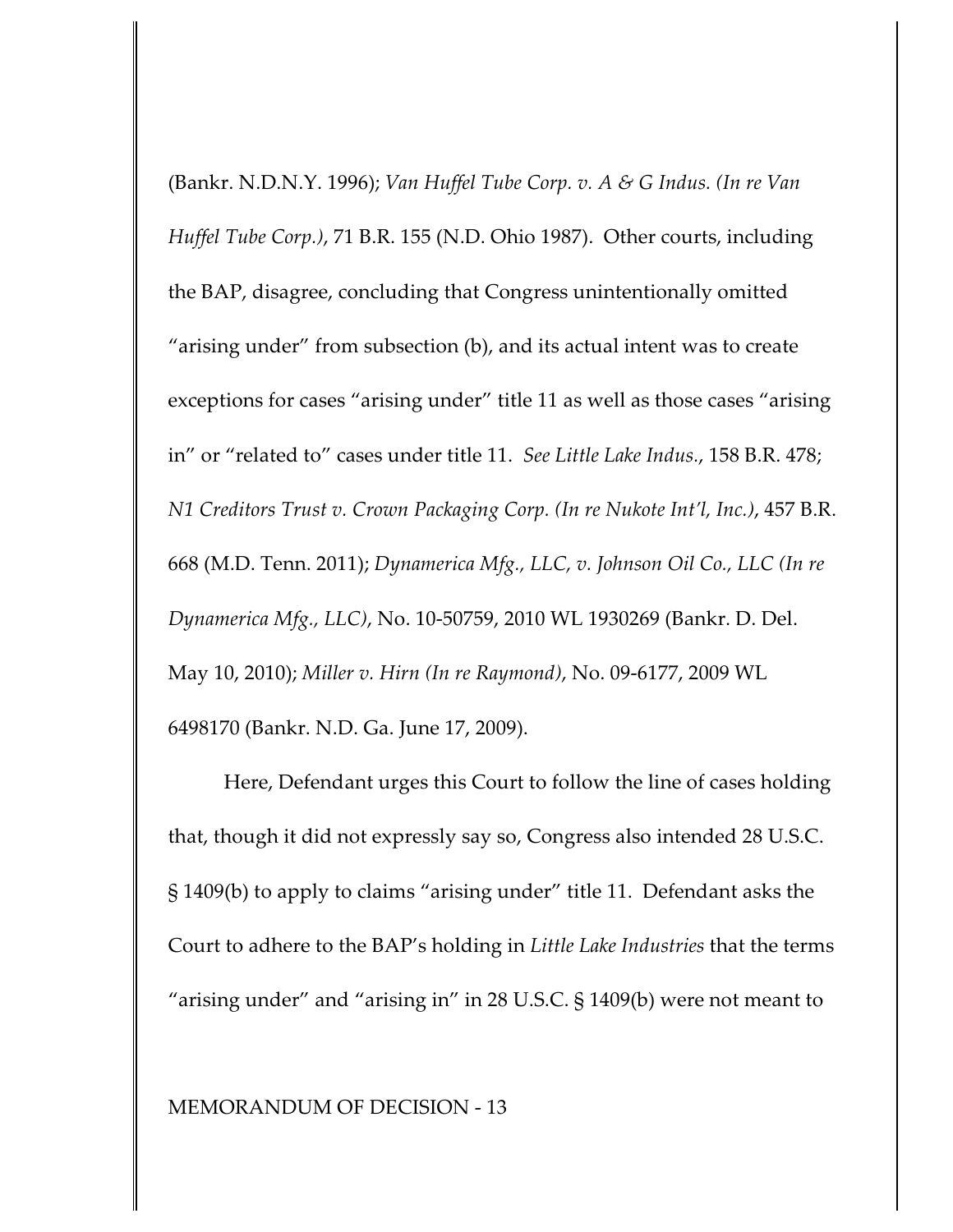be mutually exclusive, but were instead intended to be interchangeable.<sup>9</sup> Thus, according to Defendant, for venue purposes at least, claims "arising under" title 11 also "arise in" title 11. Dkt. No. 13 at 5.

While acknowledging its persuasive value, Plaintiff suggests that the panel's holding in *Little Lake Industries* should not be followed. In Plaintiff's view, the terms "arising under," "arising in," and "related to" are bankruptcy terms of art, each with discrete significance as used in different contexts throughout the Bankruptcy Code. Indeed, according to the Ninth Circuit, proceedings "arising under" and "arising in" title 11 are:

 $9$  Defendant recognizes that a bankruptcy court is not bound to follow the decisions of the BAP, but urges that it should consider *Little Lake Industries* persuasive authority on this frontier bankruptcy issue. Dkt. No. 13 at 5. *See, e.g.*, *Rosson v. Fitzgerald (In re Rosson)*, 545 F.3d 764, 772 n.10 (explaining that BAP opinions are not binding within the Ninth Circuit, but noting the "importance of the BAP in providing 'guidance on frontier bankruptcy issues,'" and that BAP decisions are adopted where persuasive) (quoting *Bank of Maui v. Estate Analysis, Inc.*, 904 F.2d 470, 472 (O'Scannlain, J., concurring specially) (9th Cir. 1990)); *see also Sigma Micro Corp. v. Healthcentral.com (In re Healthcentral.com)*, 504 F. 3d 775, 784 n.3 (9th Cir. 2007) ("We acknowledge decisions by the BAP are not binding on this Court. That does not mean, however, BAP decisions may not be persuasive and aid us in our reading of the Bankruptcy Code.").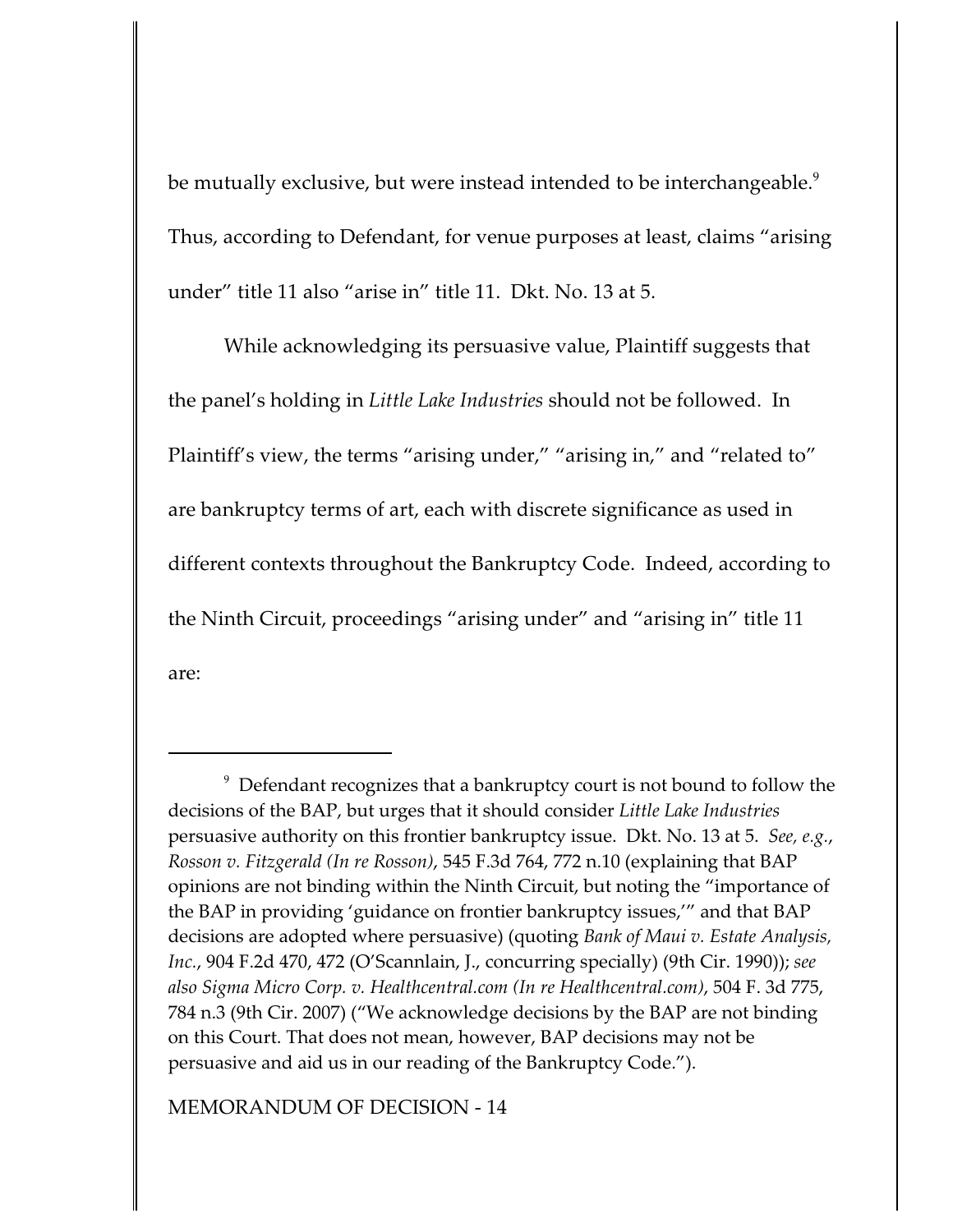those proceedings that involve a cause of action created or determined by a statutory provision of title 11. . . . The meaning of "arising in" proceedings is less clear, but seems to be a reference to those "administrative" matters that arise only in bankruptcy cases . . . [and] are not based on any right expressly created by title 11, but nevertheless, would have no existence outside the bankruptcy.

*Maitland v. Mitchell (In re Harris Pine Mills)*, 44 F.3d 1431, 1435 (9th Cir. 1995) (quoting *In re Wood*, 825 F.2d 90, 96–97 (5th Cir. 1987)). These two terms are, in turn, each distinct from claims or issues "related to" title 11, a broader term that includes actions that "could conceivably have any effect on the estate being administered in bankruptcy." *Fietz v. Great W. Sav. (In re Fietz)*, 852 F.2d 455, 457 (9th Cir. 1988) (quoting *Pacor, Inc. v. Higgins*, 743 F.2d 984, 994 (3d Cir. 1984)).<sup>10</sup> Plaintiff also notes that preserving the distinction between the three terms of art found in the venue statute is consonant with the disjunctive use of "or" in 28 U.S.C. § 1409(a). Dkt. No.

<sup>10</sup> The Court recognizes that *Harris Pine Mills*, *Wood*, *Fietz*, and *Pacor* discussed the definitions of "arising under," "arising in," and "related to" within the context of determining the bankruptcy court's jurisdiction and powers under 28 U.S.C. § 1334 and § 157. Even so, the insights provided in these decisions are also relevant to venue contests under 28 U.S.C. §1409 which, like the jurisdiction cases, serve to define the contours of individual bankruptcy courts' authority to hear cases and proceedings.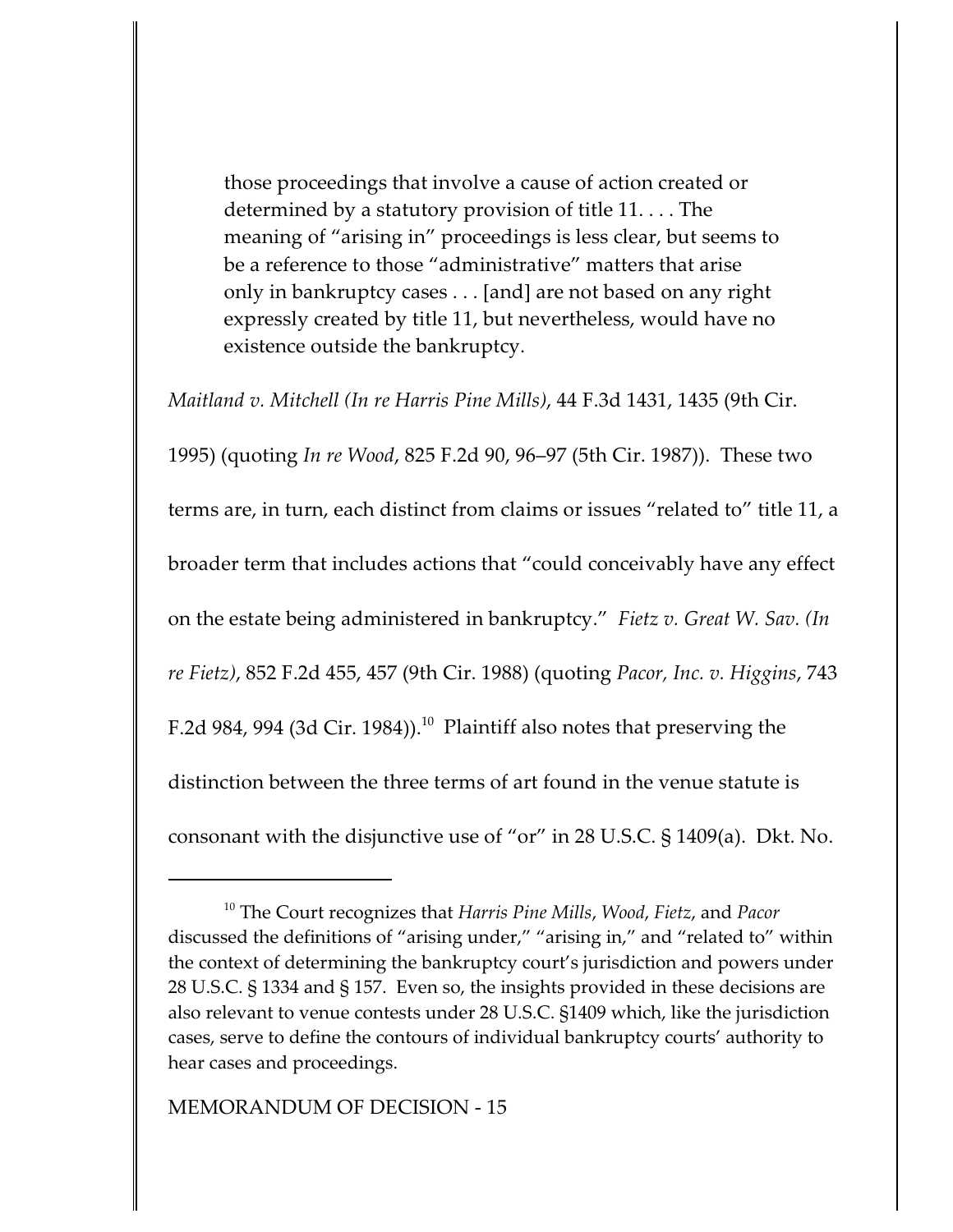11 at 5.

#### *3. Rules of Statutory Construction*

While persuasive, the BAP's interpretation of 28 U.S.C. § 1409 in *Little Lake Industries* that Congress inadvertently omitted "arising in" claims from subsection (b) must necessarily be considered in view of the Supreme Court's decision eleven years later in *Lamie v. United States Trustee*, 540 U.S. 526 (2004). In *Lamie*, the petitioner argued that when Congress adopted an amended version of § 327(a), it inadvertently omitted language that had been included in the prior version of the statute. *Lamie*, 540 U.S. at 533. Petitioner urged that the amended statute was therefore rendered ambiguous, requiring the Supreme Court to consult sources beyond the statutory text, like legislative history, to discern Congress' true purpose in enacting the modified version of the statute. *Id.* The Supreme Court declined the invitation to supplement the language of the amended statute to address what was arguably an inadvertent error in drafting, explaining "[i]t is well established that 'when the statute's language is plain, the sole function of the courts—at MEMORANDUM OF DECISION - 16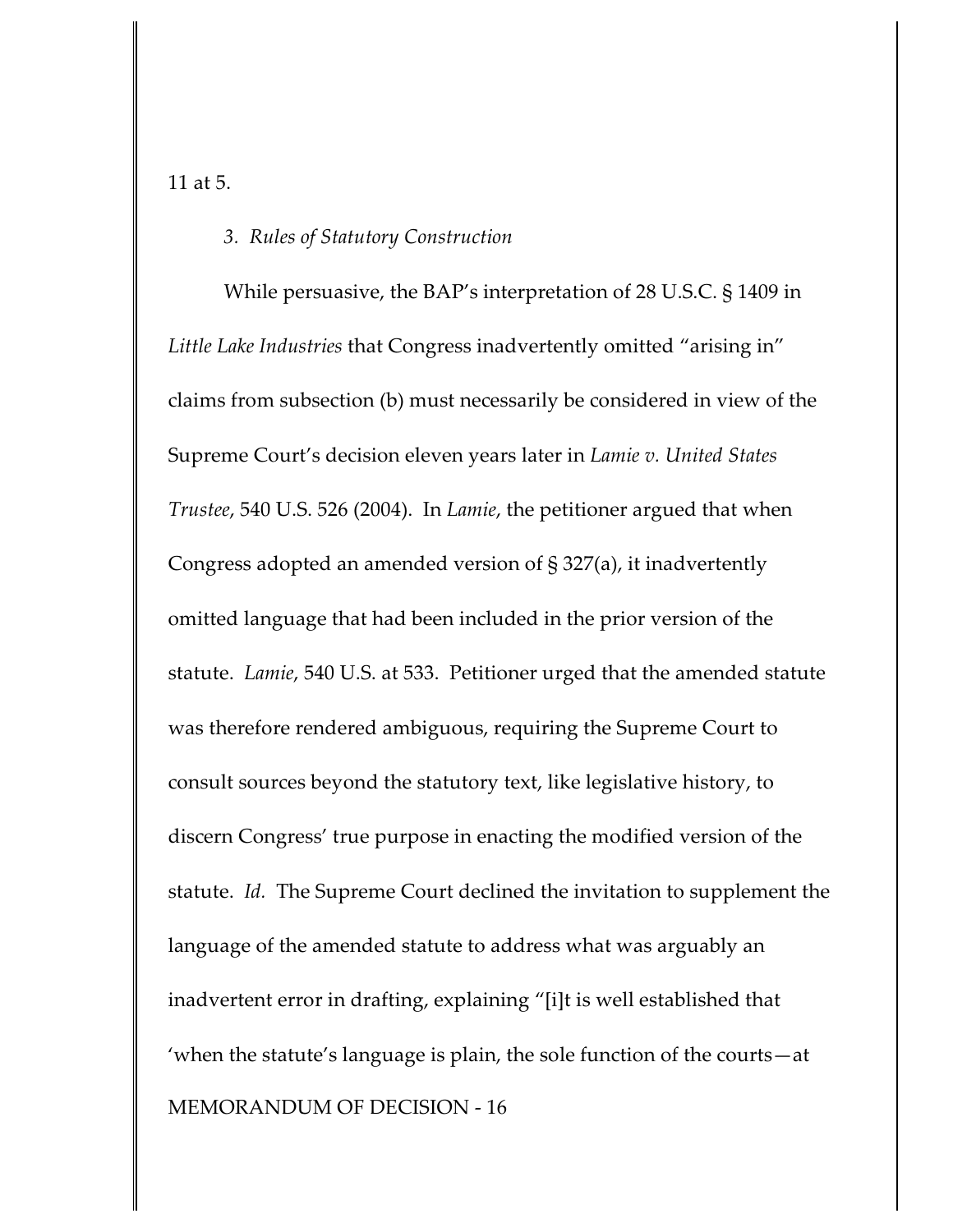least where the disposition required by the text is not absurd—is to enforce it according to its terms.'" *Id.* at 534 (quoting *Hartford Underwriters Ins. Co. v. Union Planters Bank, N.A.*, 530 U.S. 1 (2000) (internal citations omitted)). Moreover, the Supreme Court has also instructed that "[w]here Congress includes particular language in one section of a statute but omits it in another section of the same Act, it is generally presumed that Congress acts intentionally and purposely in the disparate inclusion or exclusion." *Russello v. United States*, 464 U.S. 16, 23 (1983).

Put simply, then, under the rules of statutory interpretation mandated by the Supreme Court, in the absence of absurd results, bankruptcy courts must defer to the plain language of statutes enacted by Congress. And these instructions control even where Congress makes a mistake. *Lamie*, 540 U.S. at 542. (quoting *United States v. Granderson*, 511 U.S. 39, 68 (1994) (concurring opinion, noting that "If Congress enacted into law something different from what it intended, then it should amend the statute to conform to its intent. 'It is beyond our province to rescue Congress from its drafting errors, and to provide for what we might think MEMORANDUM OF DECISION - 17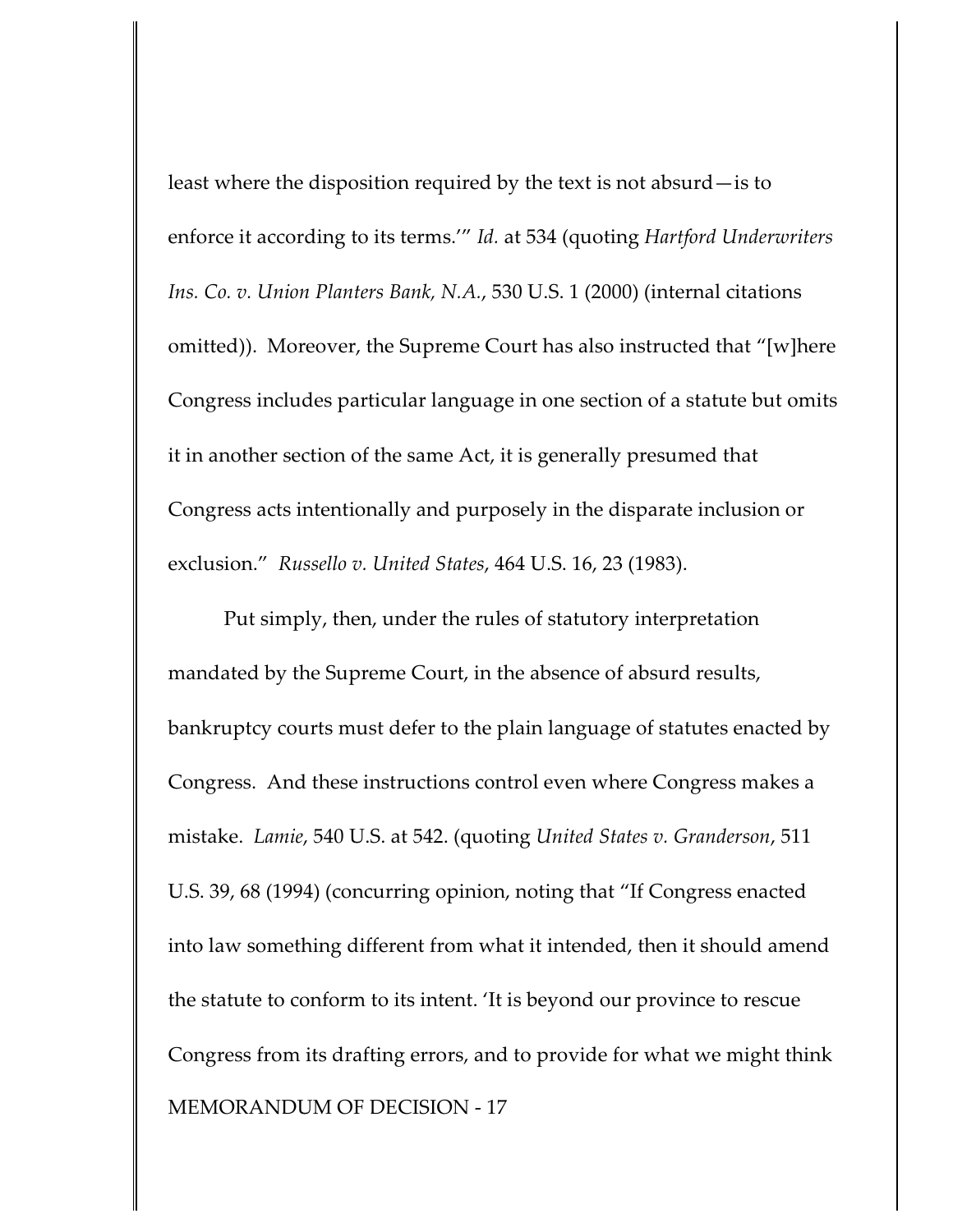. . . is the preferred result.'").

Even were *Little Lake Industries* controlling, this Court is not bound by Ninth Circuit precedent where there has been an intervening change in controlling law. *See United States v. Gonzalez-Zotelo*, 556 F.3d 736, 740 (9th Cir. 2009) (explaining courts must follow a prior circuit decision unless a subsequent decision by a relevant court of last resort "either effectively overrules the decision in a case 'closely on point' or undercuts the reasoning underlying the circuit precedent"); *accord Wilkins v. Menchaca (In re Wilkins*, 587 B.R. 97, 105 (9th Cir. BAP 2018). For these reasons, despite the BAP's holding in *Little Lake Industries*, this Court's task is to determine whether the current version of § 1409(b) is ambiguous, and whether application of the statute as written yields absurd results.

### *4. Application of Rules*

The Court concludes that the language of 28 U.S.C. § 1409(a) and (b) is unambiguous. Subsection (a) states that, except as provided in subsection (b), a bankruptcy adversary proceeding asserting claims arising under the Code may be commenced in the district where the MEMORANDUM OF DECISION - 18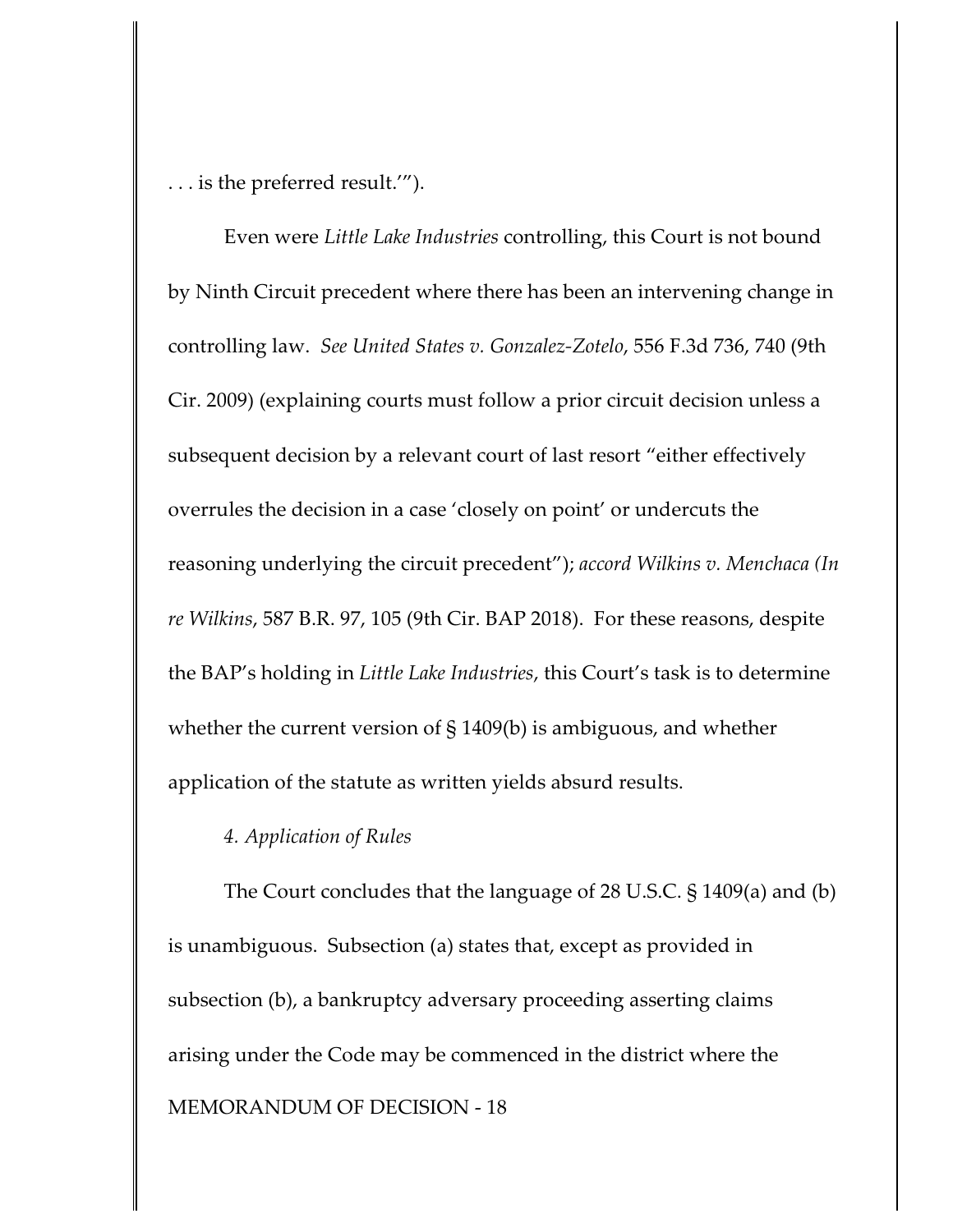bankruptcy case is pending. Subsection (b), in turn, provides that claims arising in or related to a case under title 11 must be prosecuted in the district where the defendant resides, but only if the amount sought does not exceed certain monetary thresholds. Specifically, actions to recover (1) a money judgment of or property worth less than \$1,300, (2) consumer debts of less than \$19,250, and (3) a debt against a non-insider of less than \$12,850, must all be prosecuted in the district where the defendant resides. 28 U.S.C. § 1409(b). This Court need not add or subtract language from these statutes to determine they unambiguously limit "home court" actions to those specifically described in subsection (b). Thus, whereas the *Little Lake Industries* panel resorted to legislative history to determine the applicability of § 1409(b) for proceedings arising under title 11, given the lessons of *Lamie*, this Court need not engage in a similar inquiry into Congressional intent in this case. *See, e.g.*, *In re Wages*, 479 B.R. 575, 582 (Bankr. D. Idaho 2012) ("Here, the court concludes there is no need to resort to legislative history, particularly not at the expense of the Code's language . . . because [it] is plain and the disposition required by the text is MEMORANDUM OF DECISION - 19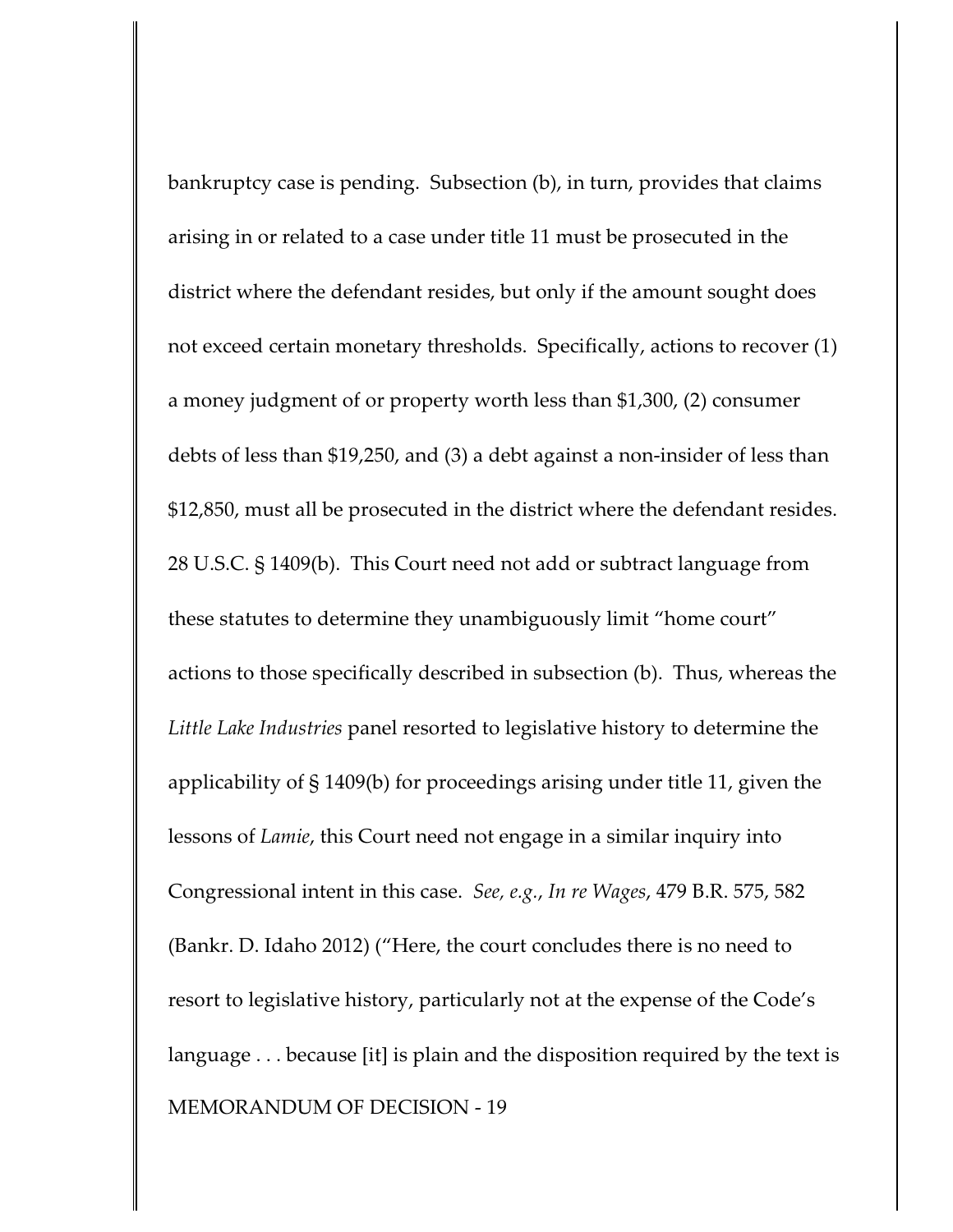not absurd.") (citing *Milavetz, Gallop & Milavetz, P.A. v. United States*, 559 U.S. 229, 236 n.3 (2010)).

The parties agree in this action that Plaintiff's fraudulent transfer avoidance claims against Defendant are under §§ 544(b) and 548, and as such, these are proceedings "arising under" title 11 because those code provisions expressly create Plaintiff's rights under the Code. Dkt. No. 21.

Defendant insists Congress inadvertently omitted "arising under" from 28 U.S.C. § 1409(b), and urges the Court to construe the phrase "arising in" as including claims "arising under" title 11. But Defendant's argument is exactly the approach disapproved by the Supreme Court in *Lamie:* that this Court must not attempt to discern Congress's actual intent in drafting 28 U.S.C. § 1409(b) when the statute is unambiguous. Put another way, while the Defendant might be correct that Congress mistakenly failed to include the phrase "arising under" in 28 U.S.C. § 1409(b), this Court may not read "arising under" into the statute where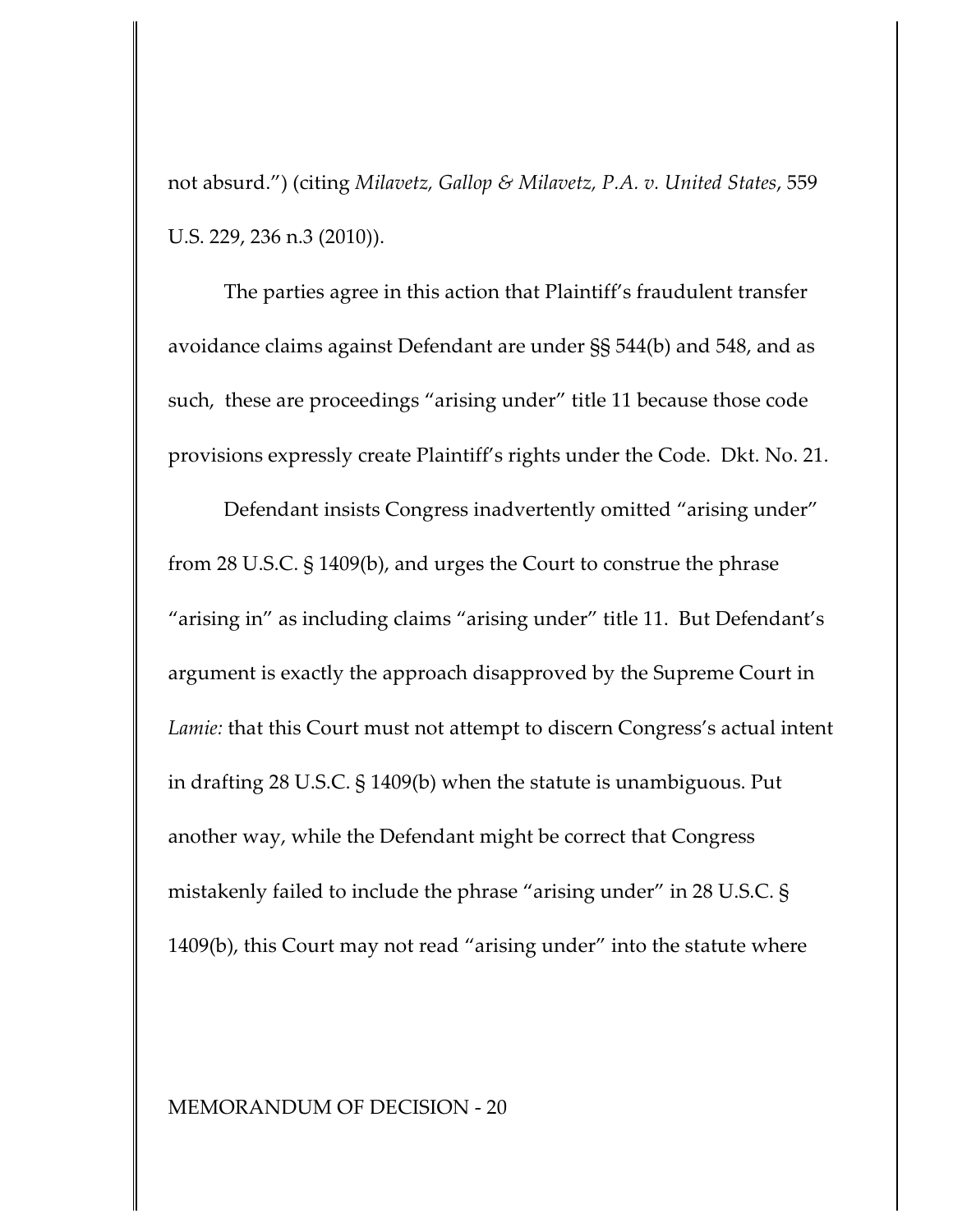Congress' enactment omitted it. $^{11}$ 

This Court's obedience to the language in the venue statutes is further supported by the Supreme Court's decision in *Russello.* Section 1409 of Title 28 has five subsections, labeled (a) through (e). Subsections (a), (d), and (e) refer to "proceeding[s] arising under title 11 or arising in or related to case[s] under title 11." Subsections (b) and (c), however, refer only to "proceeding[s] arising in or related to" proceedings in title 11 cases. Under *Russello*, where the same Congressional Act includes language in some subsections, but omits it from others, this Court should presume Congress acted intentionally, not inadvertently, in the disparate

<sup>11</sup> One commentator's thoughts also bear noting:

Congress has had three opportunities to include proceedings arising under Title 11 in § 1409(b) (and its predecessor, § 1473(b)), but has failed to do so. Given the other changes made to the venue provisions over the years, a court today may be hard-pressed to find that Congress has not intentionally excluded proceedings arising under Title 11, including preferences, from the operation of subsection (b).

Byron C. Starcher, *Second Thoughts on "Home Court Advantage" for Small-Dollar Preference Defendants*, 25-MAR Am. Bankr. Inst. J. 10, 51 (2006).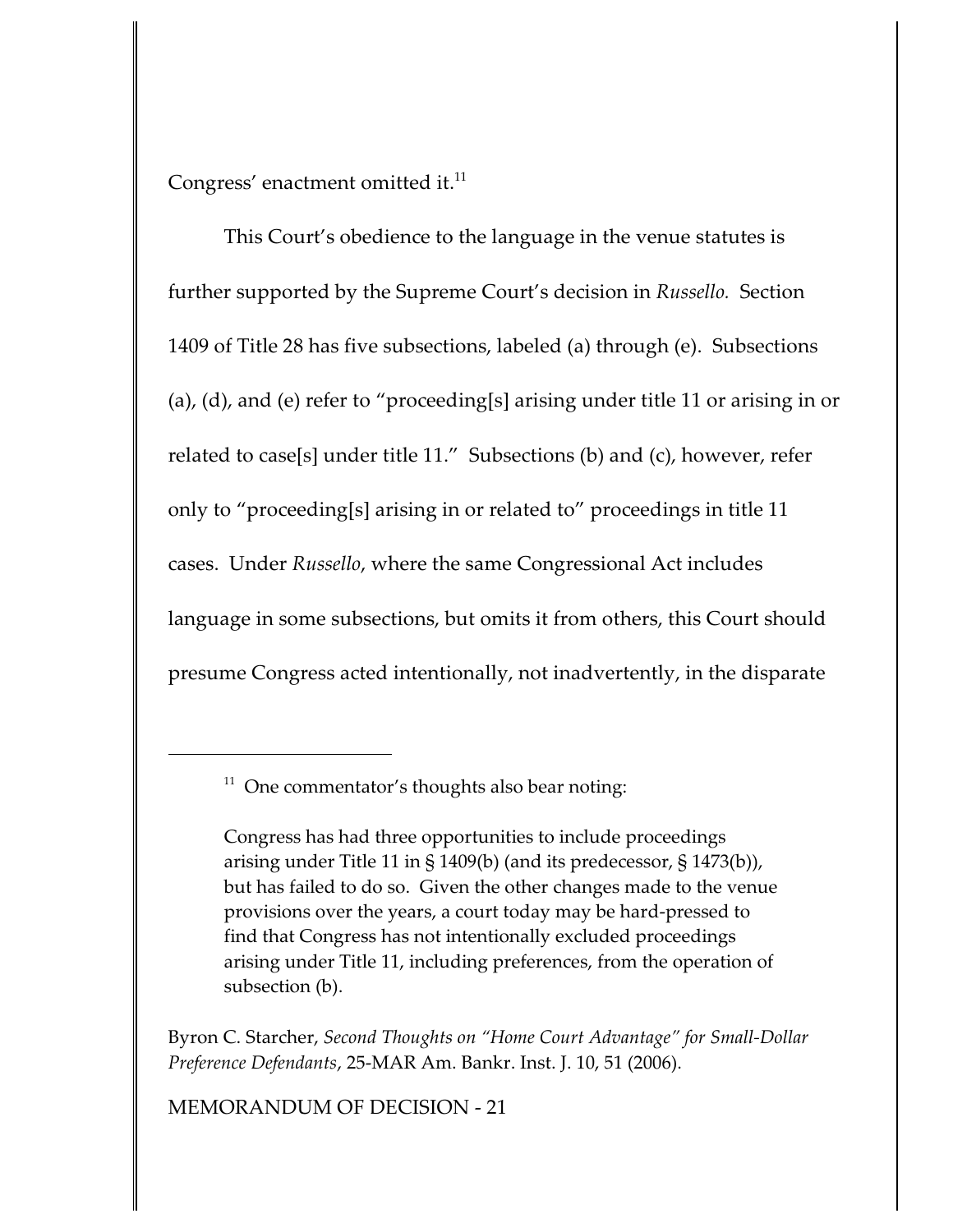inclusion or exclusion of such language. *See also, e.g.*, *Spokane Law Enf't Fed. Credit Union v. Barker (In re Barker)*, 839 F.3d 1189, 1194–95 (9th Cir. 2016) (explaining that omission of language from a Chapter 13 Code provision was presumed to be intentional where such language was included in an analogous Chapter 11 section); *In re Cole*, 226 B.R. 647, 653–54 (9th Cir. BAP 1998) (holding that Congress' decision not to authorize prepetition waivers of discharge, while authorizing postpetition waivers under § 524(c), was intentional).

Defendant contends that reading 28 U.S.C. § 1409(b) to exclude claims "arising under" title 11 yields absurd results in view of 28 U.S.C. § 1409(c). 28 U.S.C. § 1409(c) contains the same prefatory language as 28 U.S.C. § 1409(b)—it applies to actions "arising in" or "related to" cases under title 11, but does not mention cases "arising under" title 11. However, 28 U.S.C. § 1409(c) also applies to claims "under section 541 or 544(b) of title 11." Defendant argues cases under §§ 541 and 544(b) are cases "arising under" title 11, and thus, it is absurd to think Congress intentionally omitted "arising under" from subsection (c) because that MEMORANDUM OF DECISION - 22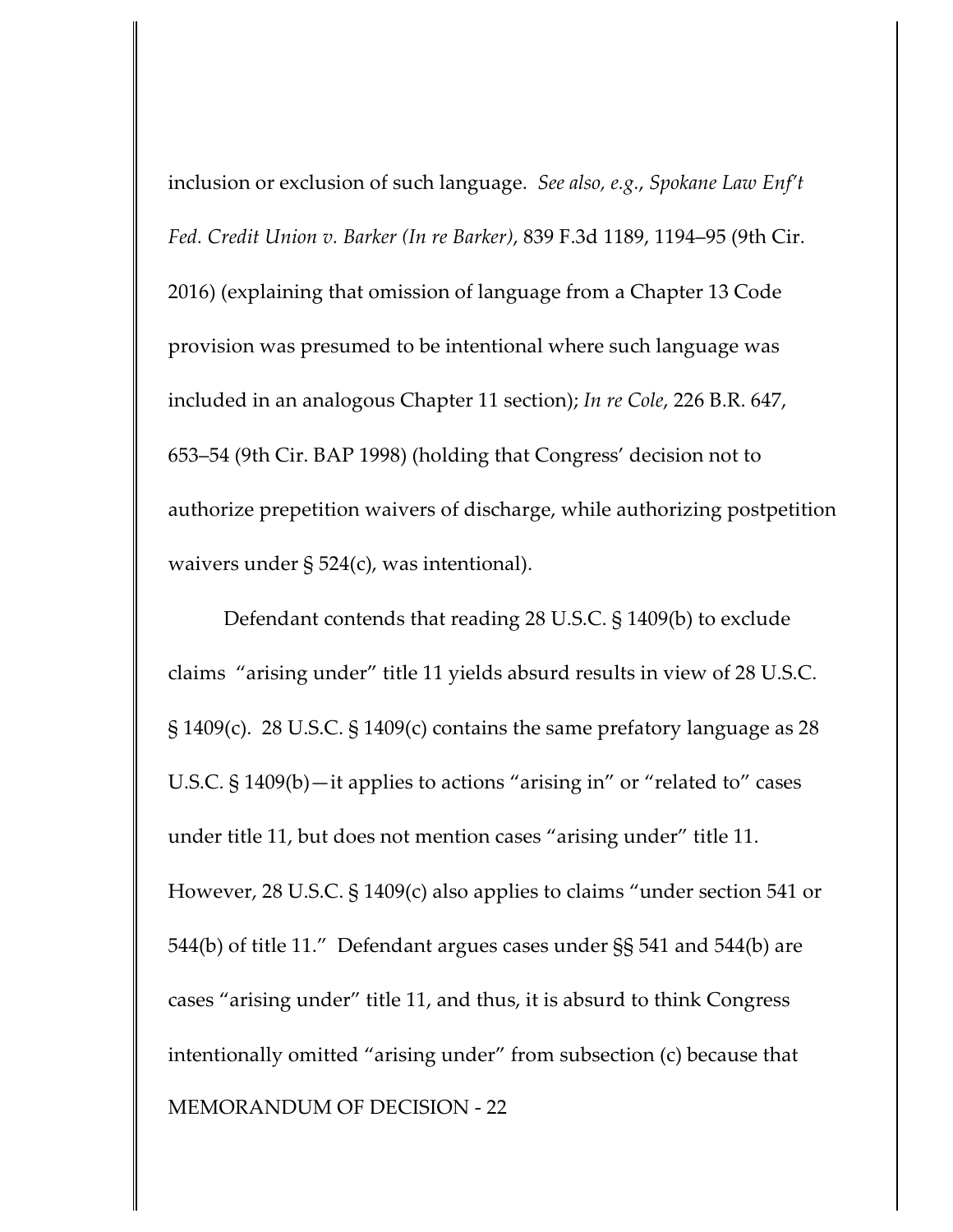subsection explicitly refers to certain types of actions arising under title 11. Defendant insists that if this Court interprets subsection (b) to exclude "arising under" claims, it necessarily must interpret subsection (c) the same way, which would lead to absurd results.

Defendant's argument is not lost on the Court; indeed, this logic was also deployed in *Little Lake Industries*. But even assuming it would be "absurd" to interpret similar provisions in subsections (b) and (c) differently, that a plain language interpretation of 28 U.S.C. § 1409(b) might have corollary consequences for the interpretation of another subsection does not necessarily lead to absurd results in the application of the Code writ large. Rather, the relationship of the language of the two sections, at worst, may lead to a narrower application of 28 U.S.C. § 1409(c) in some cases "arising under" title 11. Moreover, the application and construction of 28 U.S.C. § 1409(c) is not before the Court.

Guided by the teachings of the Supreme Court, the Court concludes that the plain language of 28 U.S.C. § 1409(b) does not lead to absurd results such that legislative history should be consulted to discern MEMORANDUM OF DECISION - 23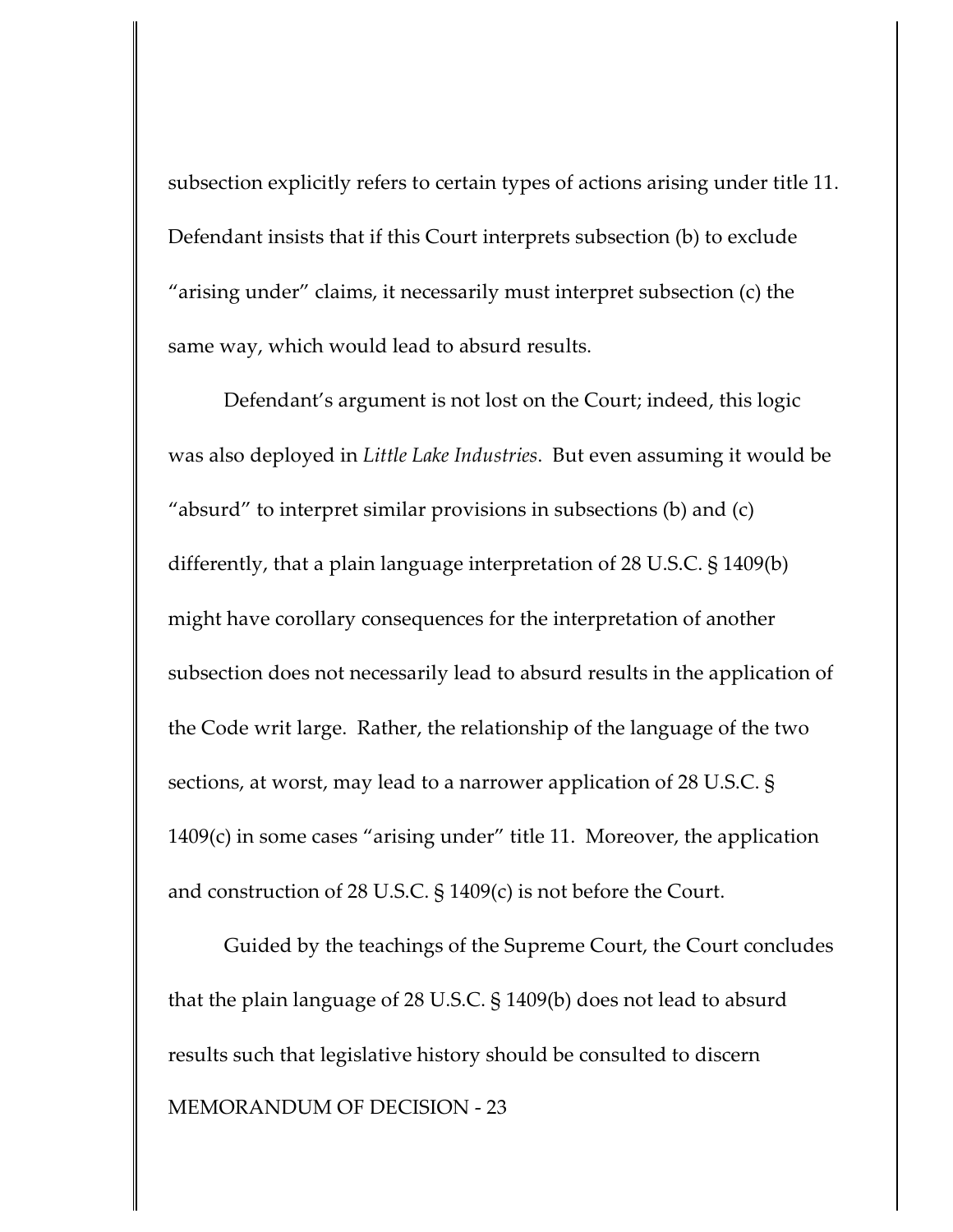Congress' intent. Instead, the Court concludes that venue of this avoidance action under §§ 544(b) and 548 is not controlled by 28 U.S.C. § 1409(b), and venue is proper in the District of Idaho under 28 U.S.C. § 1409(a). The claims made in this is action arise under title 11, while 28 U.S.C. § 1409(b)'s recovery thresholds only apply to claims "arising in" or "related to" title 11. The venue statute is unambiguous and such an interpretation does not lead to absurd results. Accordingly, the Court will not consider legislative history to discern Congress' intent in enacting 28 U.S.C. § 1409(b).

### **B. Recovery of Money or Property vs. Recovery of a Debt**

Because they may also control the outcome of this issue, the parties' other arguments regarding venue of this adversary proceeding also deserve consideration by the Court.

Plaintiff argues that, even if 28 U.S.C. § 1409(b) applies to this action, his claims against Defendant are not subject to the monetary limits for actions which must be prosecuted in Defendant's "home court." Dkt. No. 11 at 7–8. To the contrary, Defendant argues Plaintiff seeks to MEMORANDUM OF DECISION - 24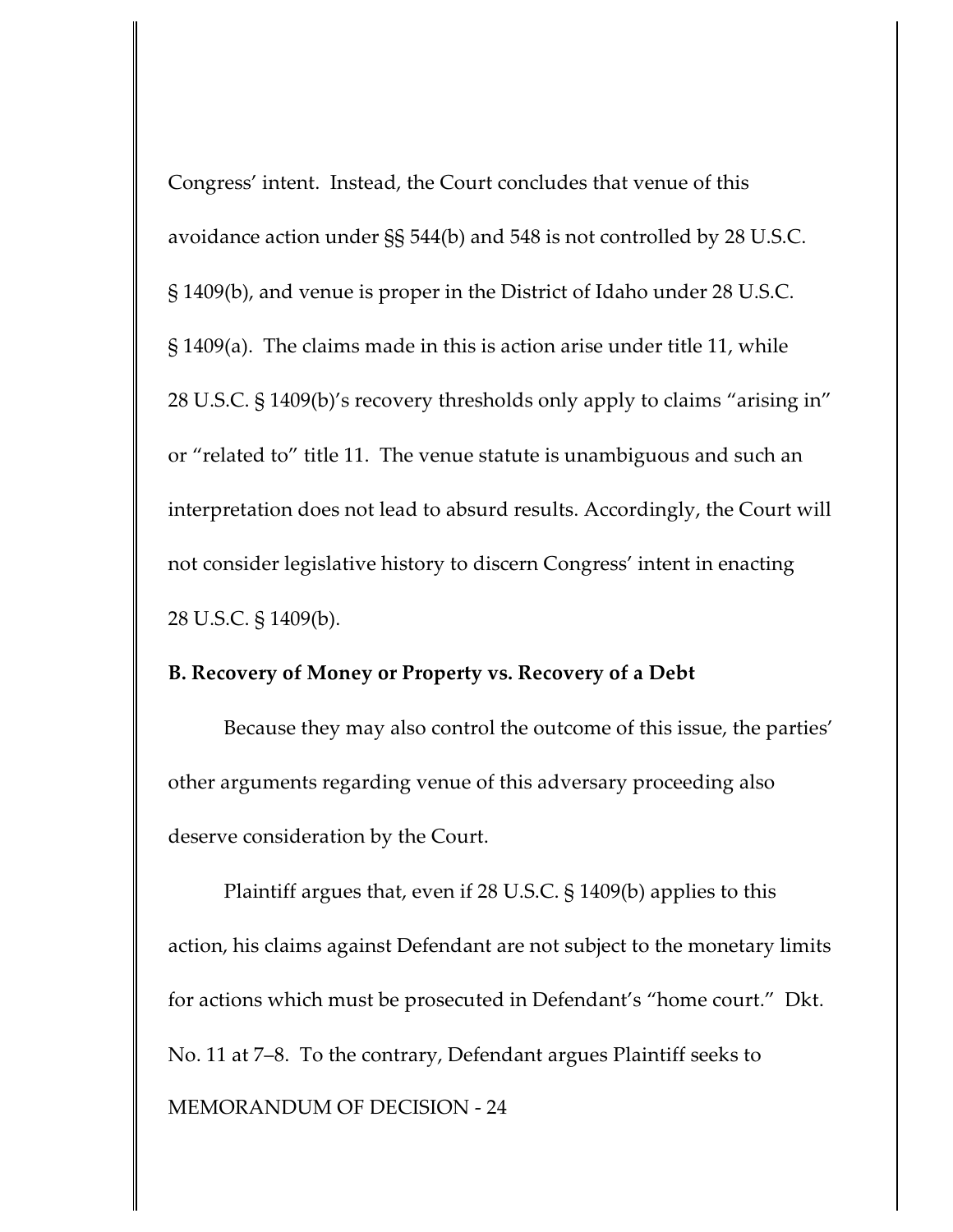"recover a debt" in the form of a money judgment against Defendant for the \$11,100 it allegedly received from Debtor. Dkt. No. 13 at 6. Defendant notes the \$12,850 threshold for non-insider debt recoveries has been applied in § 547 preference avoidance actions in *Nukote* and *Dynamerica*, and urges this Court to do the same here concerning Plaintiff's transfer avoidance action under § 548. *Id.* at 6–7.

Plaintiff disagrees, arguing this is a proceeding to "recover money or property," not an action to "recover a debt", thus triggering 28 U.S.C. § 1409(b)'s \$1,300 threshold, which is met in this case. Dkt. No. 11 at 7–8. While Plaintiff is unable to identify any cases in which courts have found the \$1,300 threshold for an action to recover money or property is appropriate in cases under §§ 544(b) and 548, Plaintiff urges the Court to consider relevant statutory text. Indeed, §§ 544(b) and 548, by their very terms, refer to the trustee's powers to avoid a "transfer of an interest of the debtor in property[,]" but fail to mention "debts." Furthermore, § 550(a) explicitly refers to § 544 and § 548 actions, clarifying "the trustee may recover, for the benefit of the estate, the property transferred, or if the MEMORANDUM OF DECISION - 25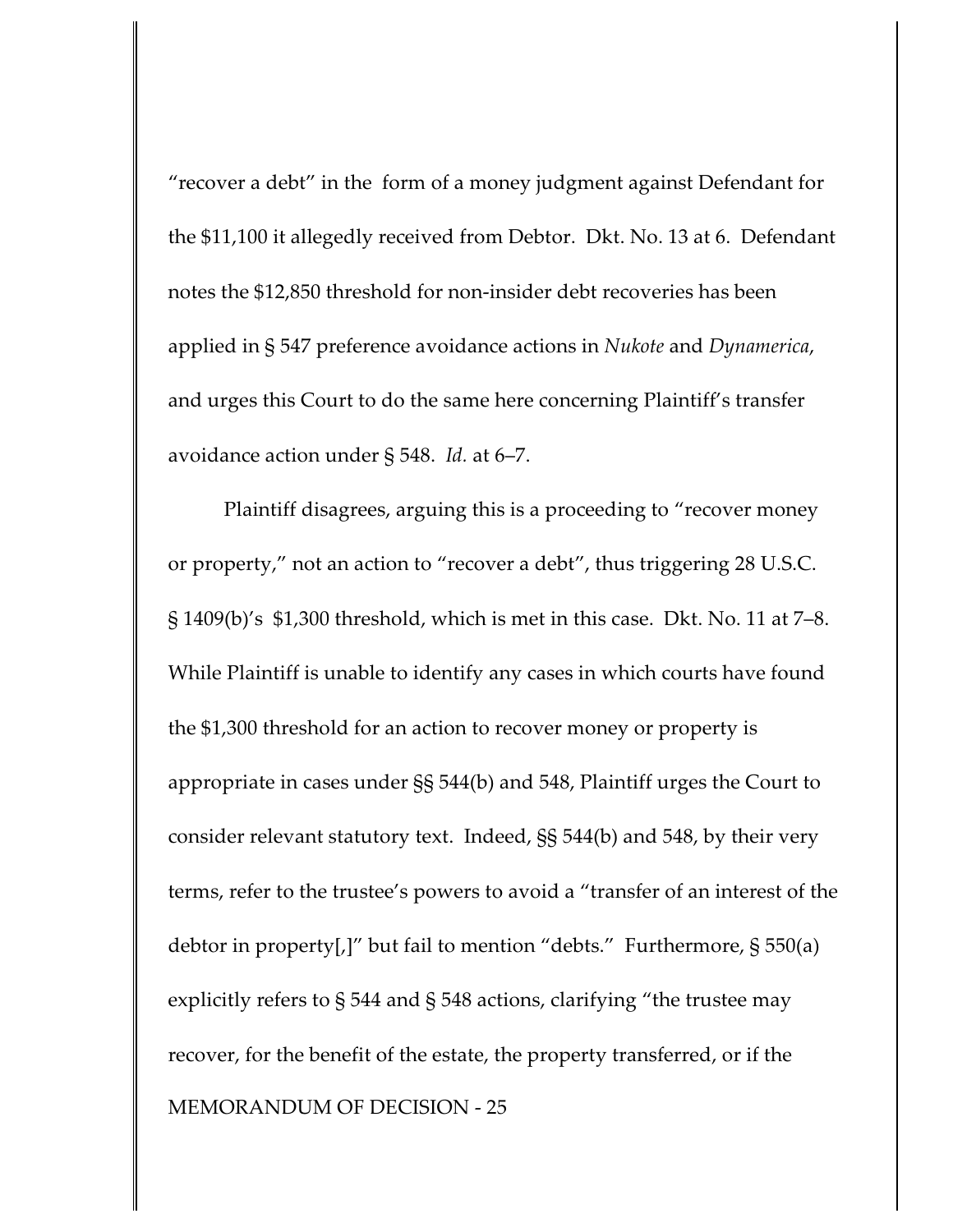court so orders, the value of such property. . . ." Again, § 550(a) does not mention recovery of "debts."

There is limited case law discussing how to apply 28 U.S.C. § 1409(b)'s treatment of claims to recover "money or property," as opposed to claims to recover "debts."<sup>12</sup> Defendant correctly notes that the courts in *Nukote* and *Dynamerica* applied the higher threshold, \$12,850, in preference actions. However, neither court discussed the applicability of the \$1,300 and \$12,850 thresholds or explicitly addressed which threshold it applied, and why. In *Nukote*, the court decided that the higher threshold for recovery of debts applied, but did not analyze its choice of thresholds because "[n]o party claims that this preference action seeks to recover 'a money judgment . . . or property' in contrast to 'a debt' for 28 U.S.C. § 1409(b) purposes. This distinction in § 1409(b) is obscure." *In re Nukote Int'l, Inc.*, 457 at 669 n.3.

 $12$  One commentator discussed the issue, failing to reach a definitive conclusion on how to interpret § 1409(b)'s "money judgment or property" vs. "debt" conundrum. *See Second Thoughts on "Home Court Advantage" for Small-Dollar Preference Defendants*, *supra,* n*.* 11*,* at 51–52.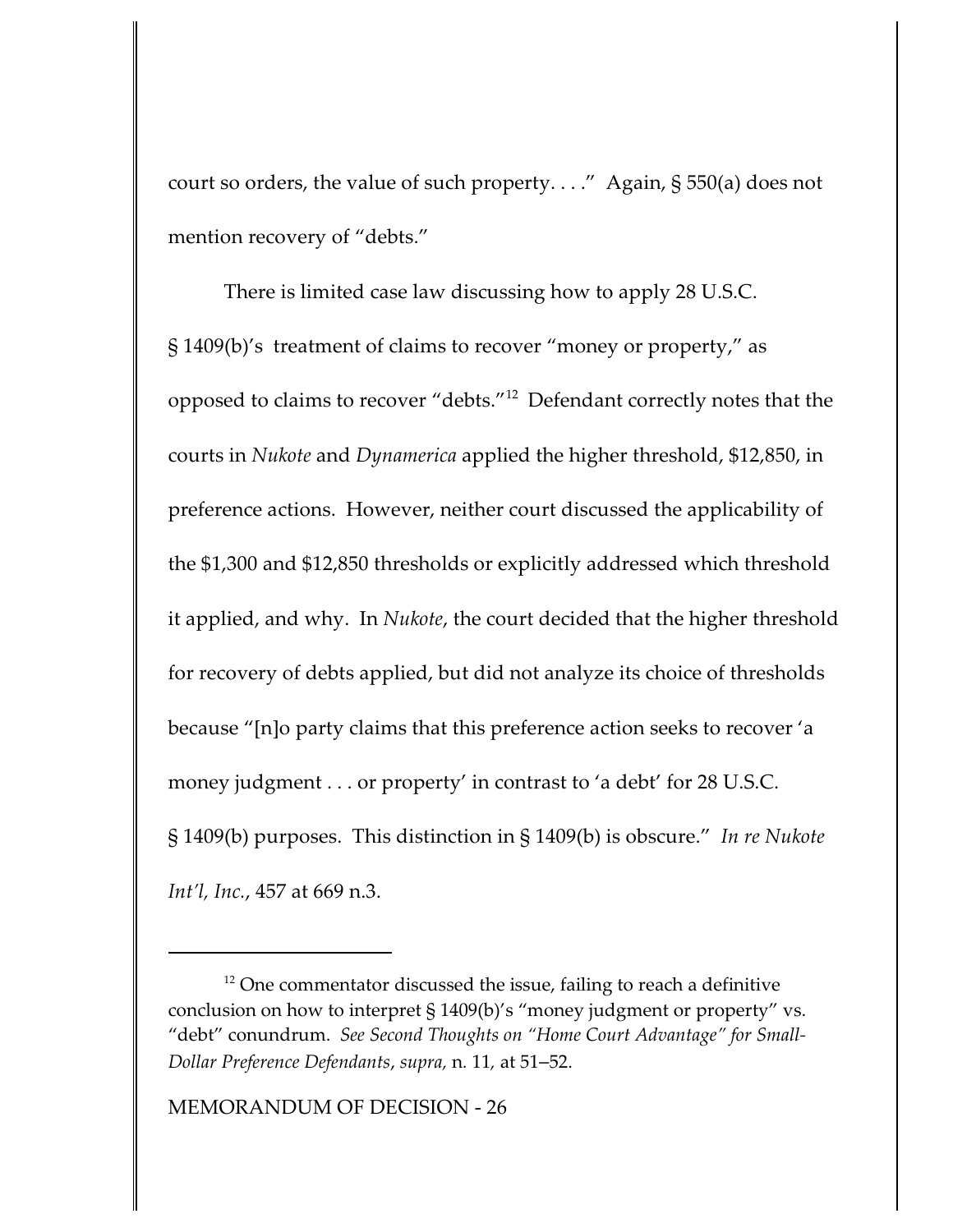Similarly, in *Dynamerica,* the court did not explain why it chose the threshold it did, and the only way to determine the higher threshold for actions to recover "a debt" was applied by the court is to compare the amount in controversy with the outcome in the case. *In re Dynamerica Mfg., LLC*, 2010 WL 1930269. In that case, the trustee's action sought \$6,599.85 and the motion to dismiss was granted, suggesting the higher threshold was applied and not met.*Id.* at \*1, \*3.

Given the terse treatment of the issue in *Nukote* and *Dynamerica*, this Court is unpersuaded that it should apply the \$12,850 limit in this case. Plaintiff seeks a recovery of property that was transferred by Debtor to Defendant during the four years leading up to the petition filing. In this case, the nature of the transferred property was cash. Plaintiff invokes §§ 544 and 548 of the Code, both of which allow avoidance of a "transfer of an interest of the debtor in property." Under § 550(a), Plaintiff seeks to recover "the property transferred" or "the value of such property." A practical reading of these Code sections indicates that Plaintiff's claims to avoid the transfers to Defendant are, in real effect, actions to recover MEMORANDUM OF DECISION - 27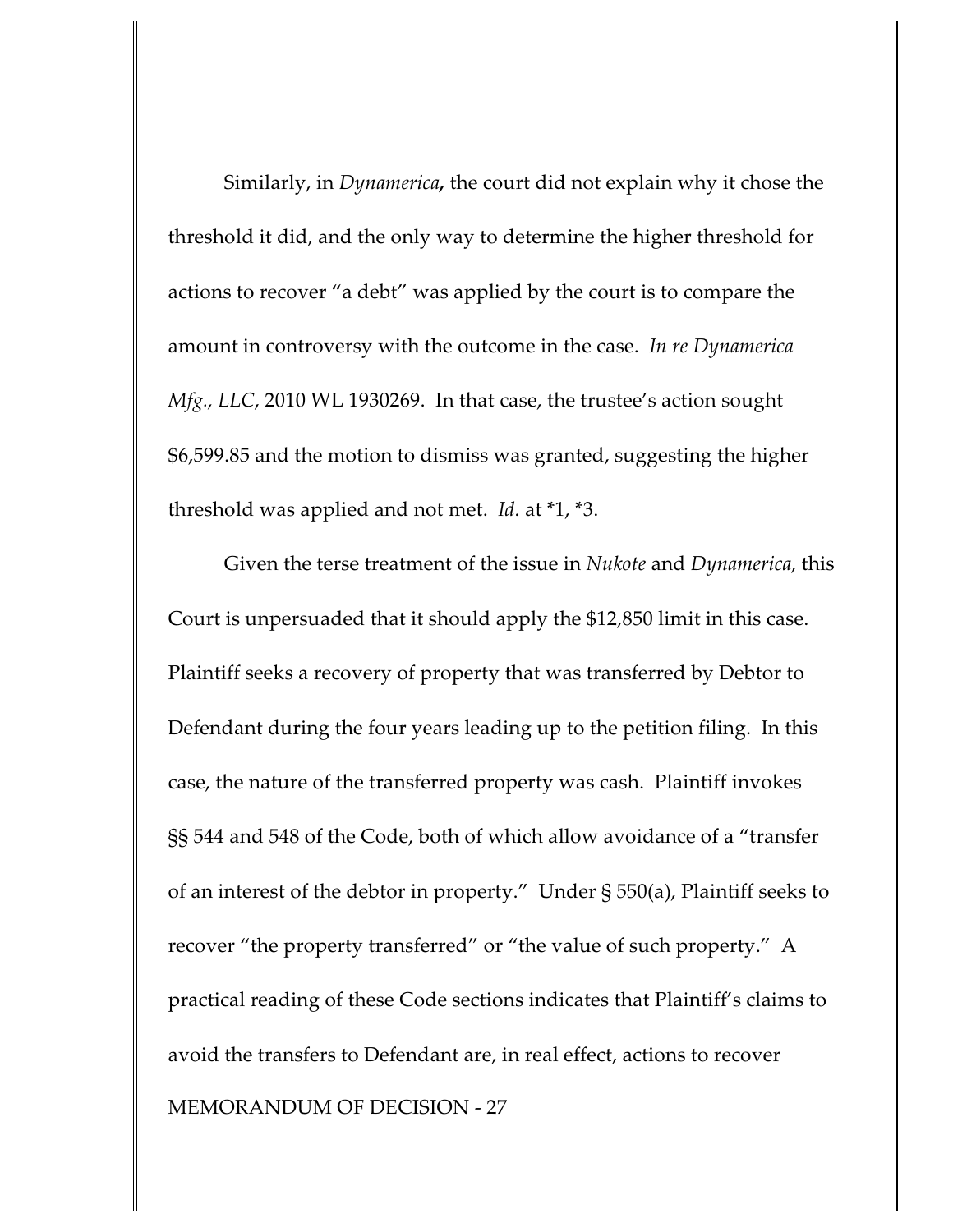money judgments or property for the purposes of 28 U.S.C. § 1409(b). Accordingly, the \$1,300 threshold for actions "to recover money judgments or property" applies in this case and is satisfied by the amount pled in Plaintiff's complaint. The \$12,850 monetary threshold for actions against a non-insider to recover a "debt" does not apply.<sup>13</sup> Thus, even if 28 U.S.C. § 1409(b) applies in this case, venue for the Plaintiff's claim would still be proper in the District of Idaho since the \$1,300 monetary threshold is met.

### **C. Defendant's "Residence" for Venue Purposes**

Lastly, the parties dispute where Defendant resides for venue purposes. Defendant argues it is a resident of the Central District of California, where its headquarters are located. Plaintiff disagrees, contending that even if the Court decides that 28 U.S.C. § 1409(b) applies, and concludes that the \$12,850 threshold applicable to actions to recover

 $^{13}$  Under the Code, "debt means liability on a claim."  $\S$  101(12). A "claim", in the context of a bankruptcy case, is a right to payment. § 101(5). Defendant's arguments stretch these definitions when it characterizes Plaintiff's avoidance action as one to collect a debt from Defendant.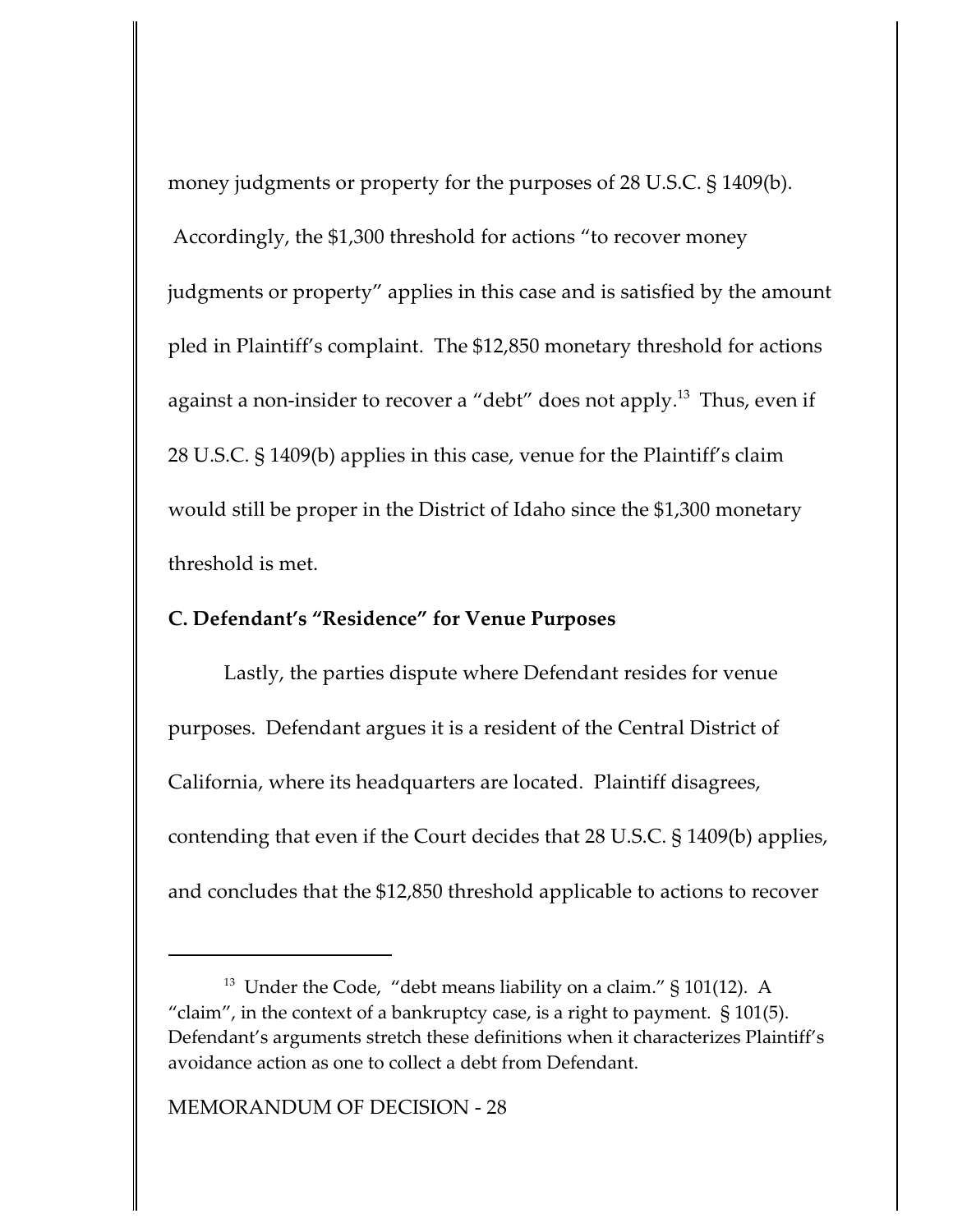debts applies and is not met, venue is still proper because Defendant is a resident of Idaho.

If the monetary thresholds of 28 U.S.C. § 1409(b) are not met, a proceeding may only be commenced in the district "in which the defendant resides." 28 U.S.C. § 1409(b). Under 28 U.S.C. § 1391(c)(2), residency for venue purposes for defendants lies "in any judicial district in which such defendant is subject to the court's personal jurisdiction with respect to the action in question. . . ." Rule 7004(a) provides for nationwide service of process in adversary proceedings; however, under subsection (f), the exercise of personal jurisdiction over a defendant by a bankruptcy court must be consistent with the requirements of the U.S. Constitution.

Here, from the docket , it appears Defendant was properly served with process via first class mail, postage prepaid, addressed to an agent authorized by appointment or by law to receive service of process, thus satisfying the procedural requirements of Civil Rule 4(h). Dkt. No. 6. But are the constitutional requirements for this Court's exercise of personal MEMORANDUM OF DECISION - 29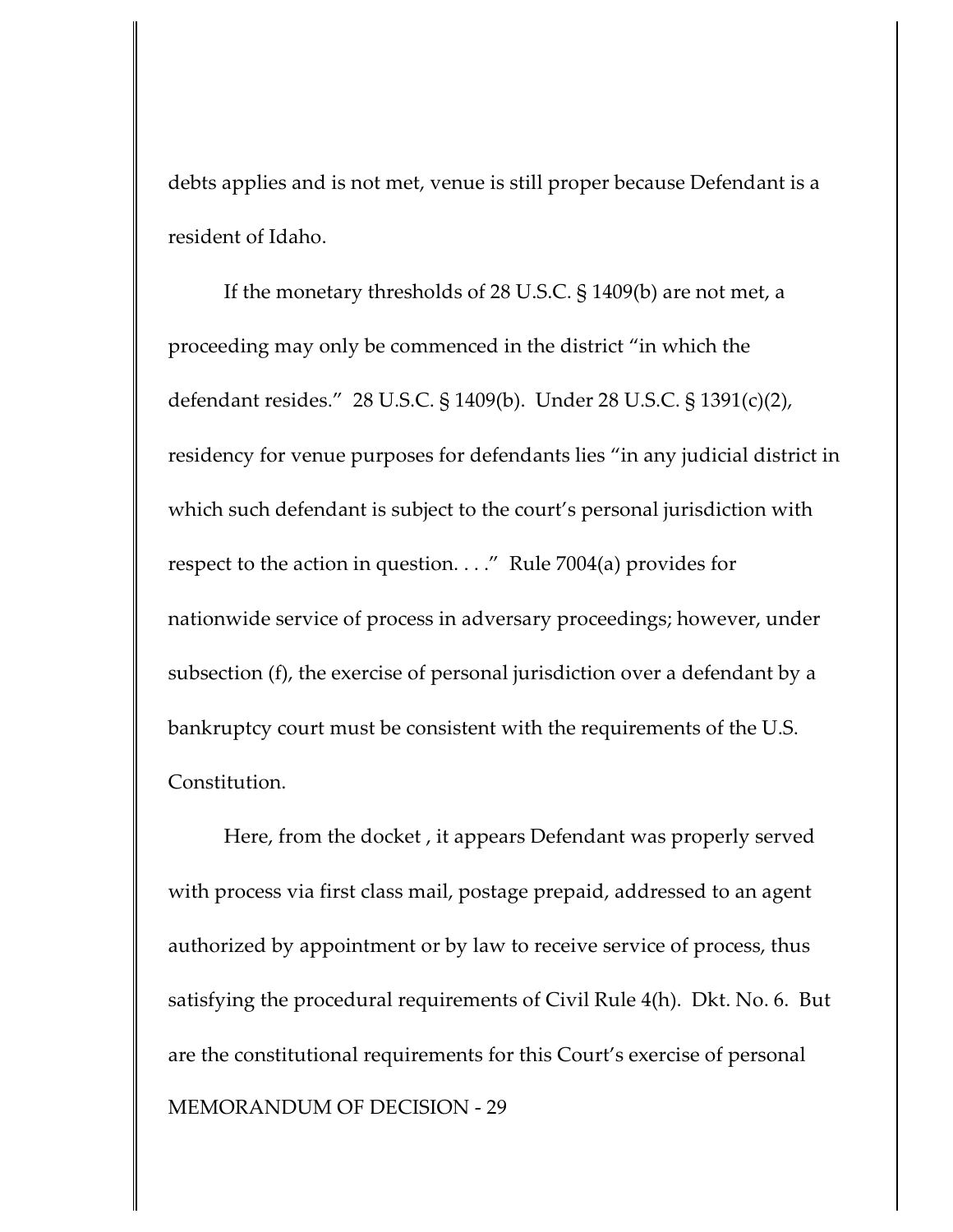jurisdiction over the Defendant in Idaho satisfied in this action?

Any inquiry into the constitutional requirements of personal

jurisdiction starts with *International Shoe*, wherein the Supreme Court held:

[D]ue process requires only that in order to subject a defendant to a judgment in personam, if he be not present within the territory of the forum, he have certain minimum contacts with it such that the maintenance of the suit does not offend "traditional notions of fair play and substantial justice."

*International Shoe Co. v. Washington,* 326 U.S. 310, 316 (1945) (quoting

*Milliken v. Meyer*, 311 U.S. 457, 463 (1940)). The Ninth Circuit uses a three-

part test to decide whether a court may exercise specific jurisdiction over a

nonresident defendant:

(1) The nonresident defendant must do some act or consummate some transaction with the forum or perform some act by which he purposefully avails himself of the privilege of conducting activities in the forum, thereby invoking the benefits and protections[;] (2) [t]he claim must be one which arises out of or results from the defendant's forumrelated activities[; and] (3) [e]xercise of jurisdiction must be reasonable.

*Ballard v. Savage*, 65 F.3d 1495, 1498 (9th Cir. 1995) (quoting *Omeluk v.*

*Langsten Slip & Batbyggeri A/S*, 52 F.3d 267, 270 (9th Cir. 1995)). The party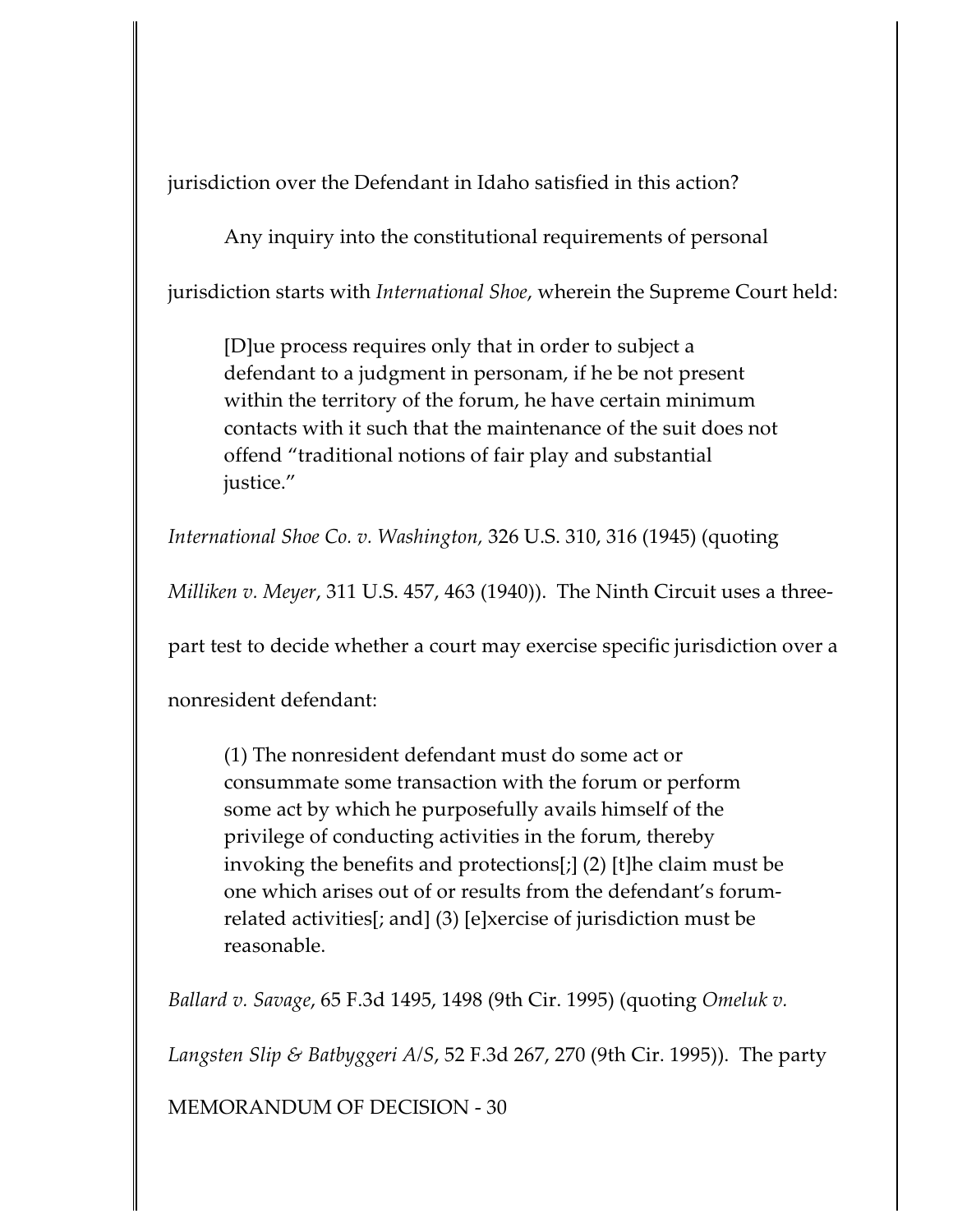asserting personal jurisdiction must establish the first two elements of this test; if successful, the burden then shifts to the party opposing personal jurisdiction to make a "compelling case" that the exercise of jurisdiction is unreasonable. *CollegeSource, Inc. v. AcademyOne, Inc.*, 653 F.3d 1066, 1076 (9th Cir. 2011) (citing *Burger King Corp. v. Rudzewicz*, 471 U.S. 462, 476–78 (1985)).

Courts examining the first prong of this test as applied to Internet websites "have looked to the 'level of interactivity and commercial nature of the exchange of information that occurs on the Web site' to determine if sufficient contacts exist to warrant the exercise of jurisdiction." *Cybersell, Inc. v. Cybersell, Inc.*, 130 F.3d 414, 418 (9th Cir. 1997) (quoting *Zippo Mfg. Co. v. Zippo Dot Com, Inc.*, 952 F.Supp. 1119, 1124 (W.D. Pa. 1997)). While mere maintenance of a passive website is insufficient to confer personal jurisdiction, maintenance of such a site "in conjunction with 'something more'—conduct directly targeting the forum—is sufficient to confer personal jurisdiction." *Brayton Purcell LLP v. Recordon & Recordon*, 606 F.3d 1124, 1129 (9th Cir. 2010) (quoting *Rio Props. v. Rio Int'l Interlink*, 284 MEMORANDUM OF DECISION - 31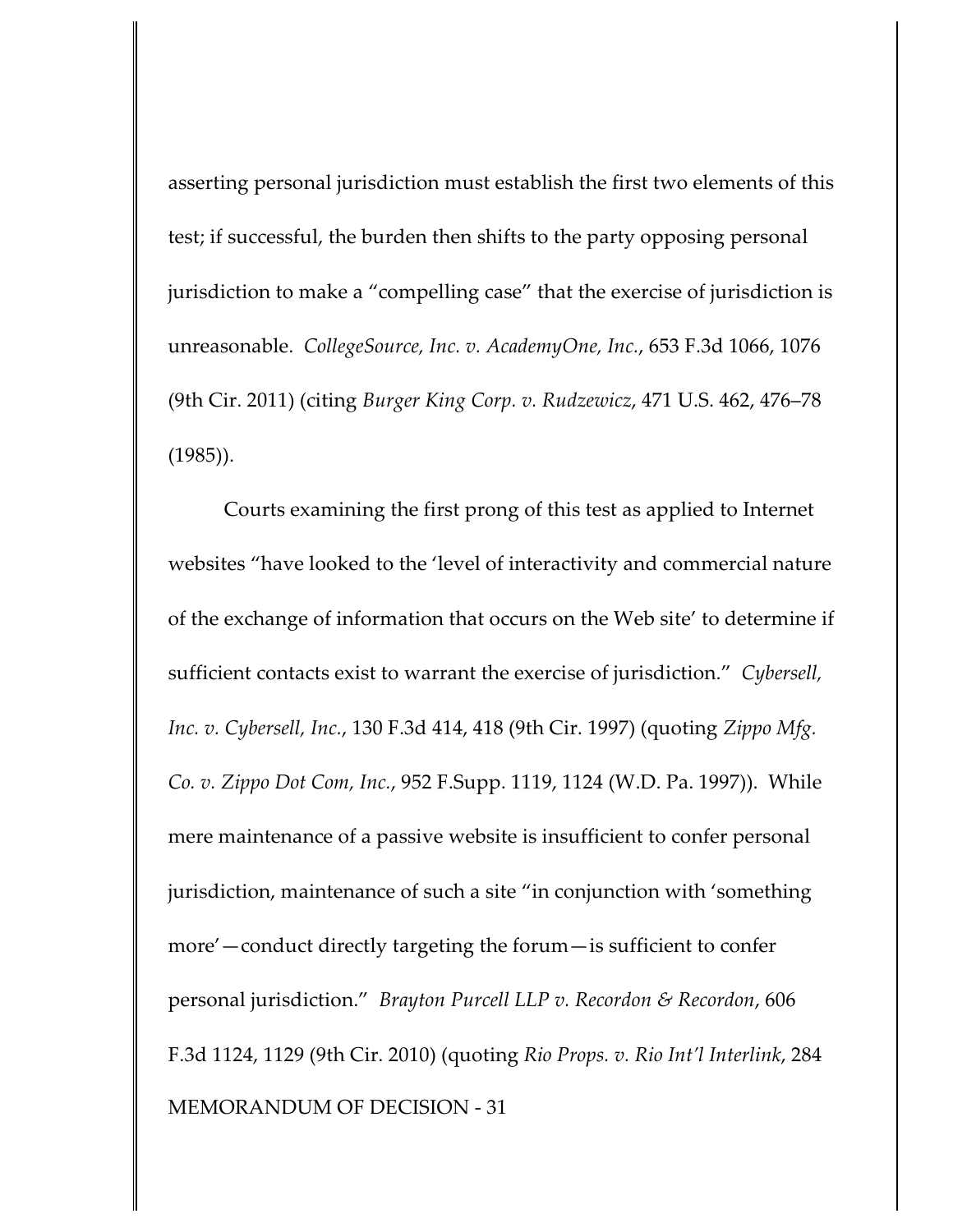F.3d 1007, 1020 (9th Cir. 2002)).

Next, courts use a "'but for' test to determine whether a particular claim rises out of forum-related activities and thereby satisfies the second requirement for specific jurisdiction." *Ballard*, 65 F.3d at 1500. As to the third prong of the test, courts presume an otherwise valid of exercise of jurisdiction is reasonable. *Id.*

Plaintiff bears the burden of demonstrating that Defendant's contacts with Idaho were sufficient so as to allow the Court to exercise personal jurisdiction over the Defendant. *Id.* at 1498. The material facts submitted to the Court bearing on the personal jurisdiction determination in this case are limited. Defendant apparently acknowledges that it registered to do business with the Secretary of State in Idaho in 2011. Dkt. No. 1 at 4. Defendant's submissions represent that it operates an online horse race betting website which can be accessed from those in Idaho, and that it accepts wagers from Idaho residents. Defendant also acknowledges that it received payments from Peirsol to place wagers. In addition, the complaint alleges that it was the Debtor's funds that Peirsol used to make MEMORANDUM OF DECISION - 32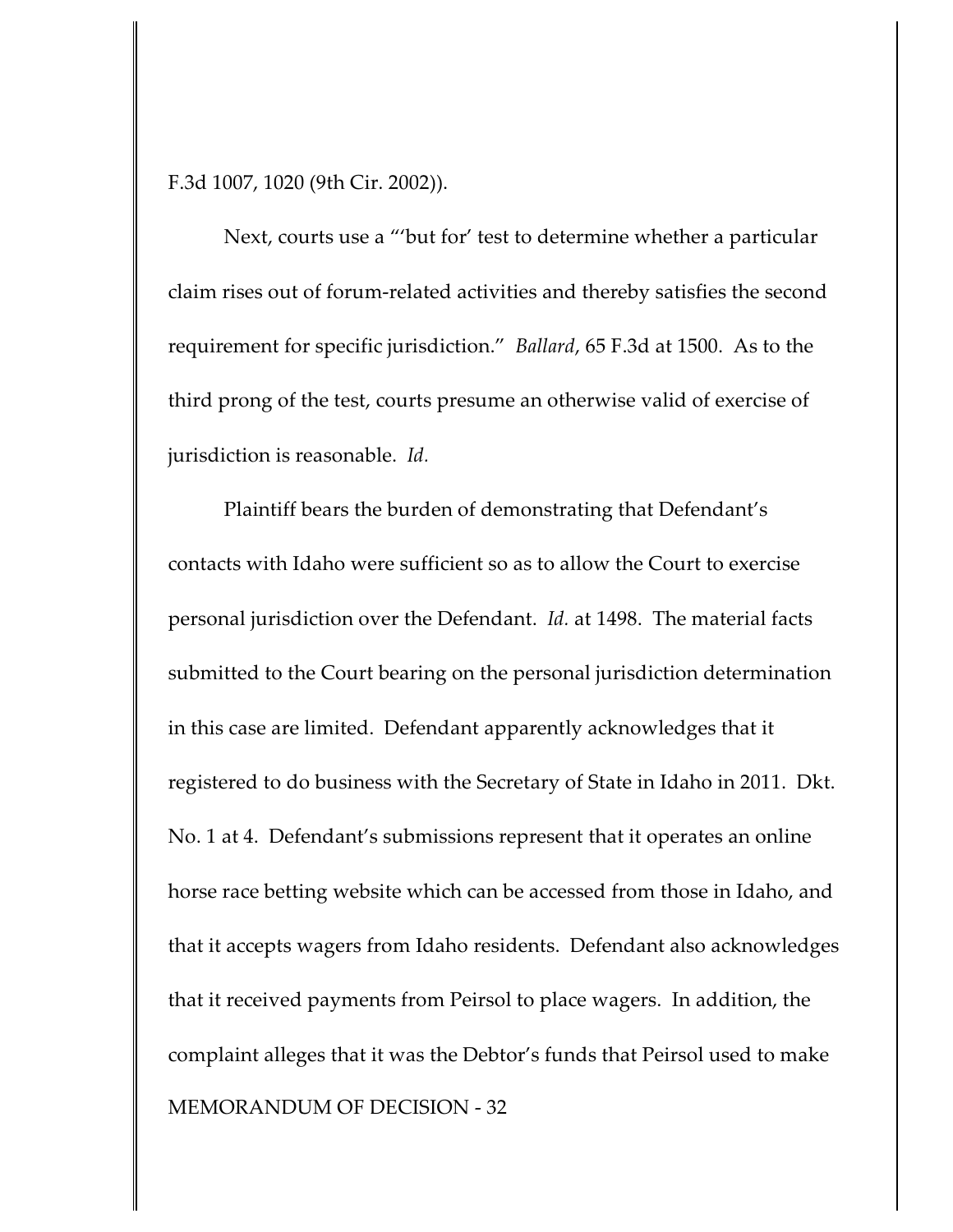bets using Defendant's website.

As to the first prong of the Ninth Circuit test, Defendant operated an active website capable of consummating transactions with Idaho citizens. Indeed, it is alleged that on fifty-nine occasions, such transactions were consummated between Defendant and Peirsol via the website, using funds of the Debtor, an Idaho corporation, to place those bets. Furthermore, Defendant did "something more" when it registered as a limited partnership with Idaho's Secretary of State in 2011, enabling it to lawfully conduct business in Idaho. Idaho Code § 30-24-111 (formerly Idaho Code § 53-2-105) provides: "A limited partnership has the capacity to sue and be sued in its own name and the power to do all things necessary or convenient to carry on its activities and affairs." By registering under this Idaho Code provision, Defendant must have contemplated it would conduct business in the State of Idaho through its website. Inherent in registration is the notion that Defendant could "sue or be sued" in Idaho. Put another way, its registration under the Idaho Uniform Limited Partnership Act demonstrates it did "something more" MEMORANDUM OF DECISION - 33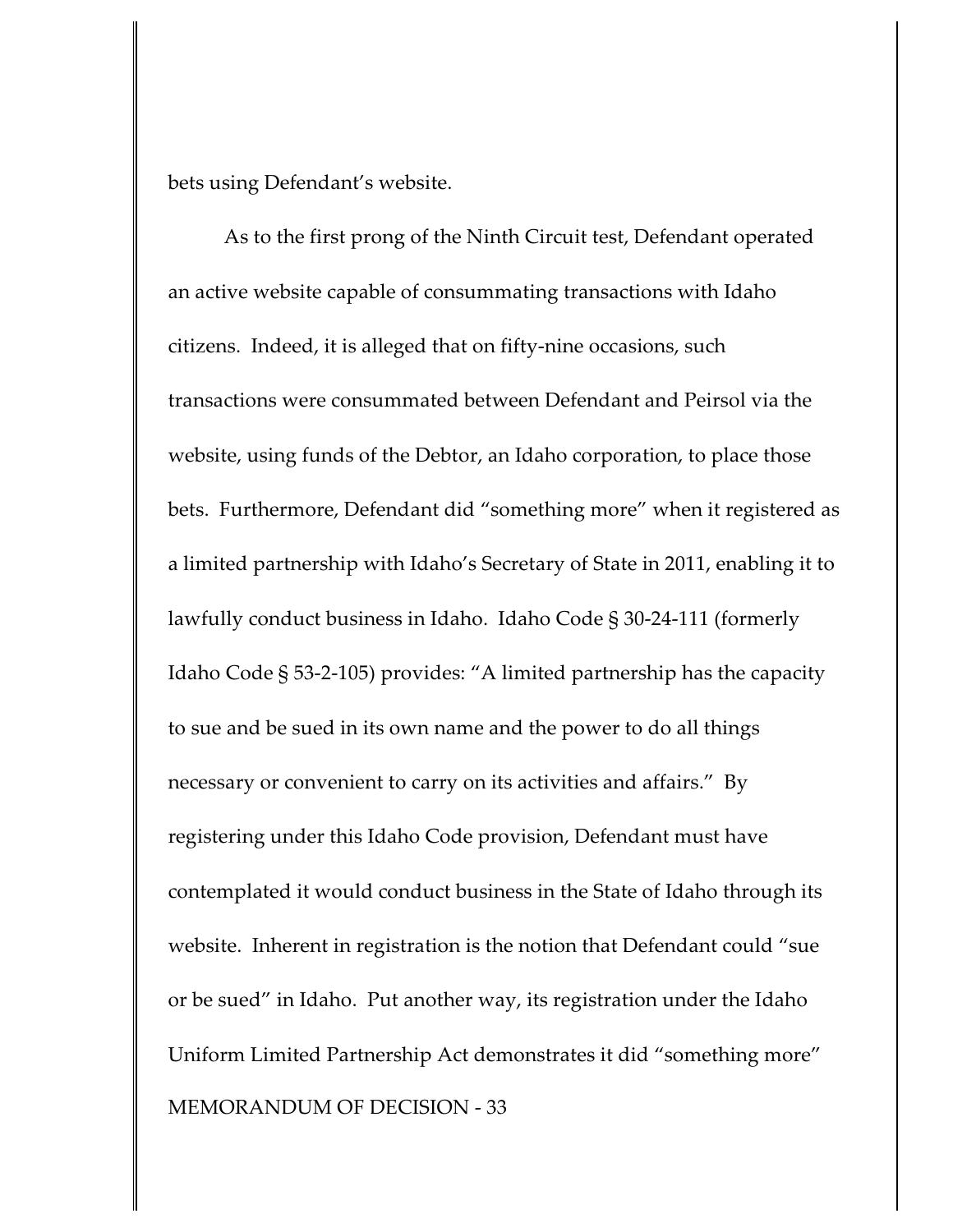such that it purposefully availed itself of the privilege of conducting business in Idaho.

Second, but for Defendant's website, the claims in this case would not exist. The claims arose from Defendant's Idaho-related activity of maintaining an active website capable of funding accounts to place horseracing bets from Idaho residents. Debtor's funds were transferred to Defendant from an Idaho bank account and used to place bets, and Plaintiff now seeks to avoid the transfers that funded Peirsol's wagering activities. And, third, an exercise of personal jurisdiction over Defendant is reasonable because Ninth Circuit courts presume the reasonableness of an otherwise valid exercise of jurisdiction, and here, Defendant failed to make a compelling case that exercise of jurisdiction was unreasonable.

Since all three prongs of the Ninth Circuit's test are met, Defendant is subject to personal jurisdiction in Idaho. Since Defendant is subject to personal jurisdiction in Idaho, even if the Court applied 28 U.S.C. § 1409(b) to this case, venue would still be proper in the District of Idaho because Defendant is a resident of Idaho as provided in 28 U.S.C. § 1391. MEMORANDUM OF DECISION - 34